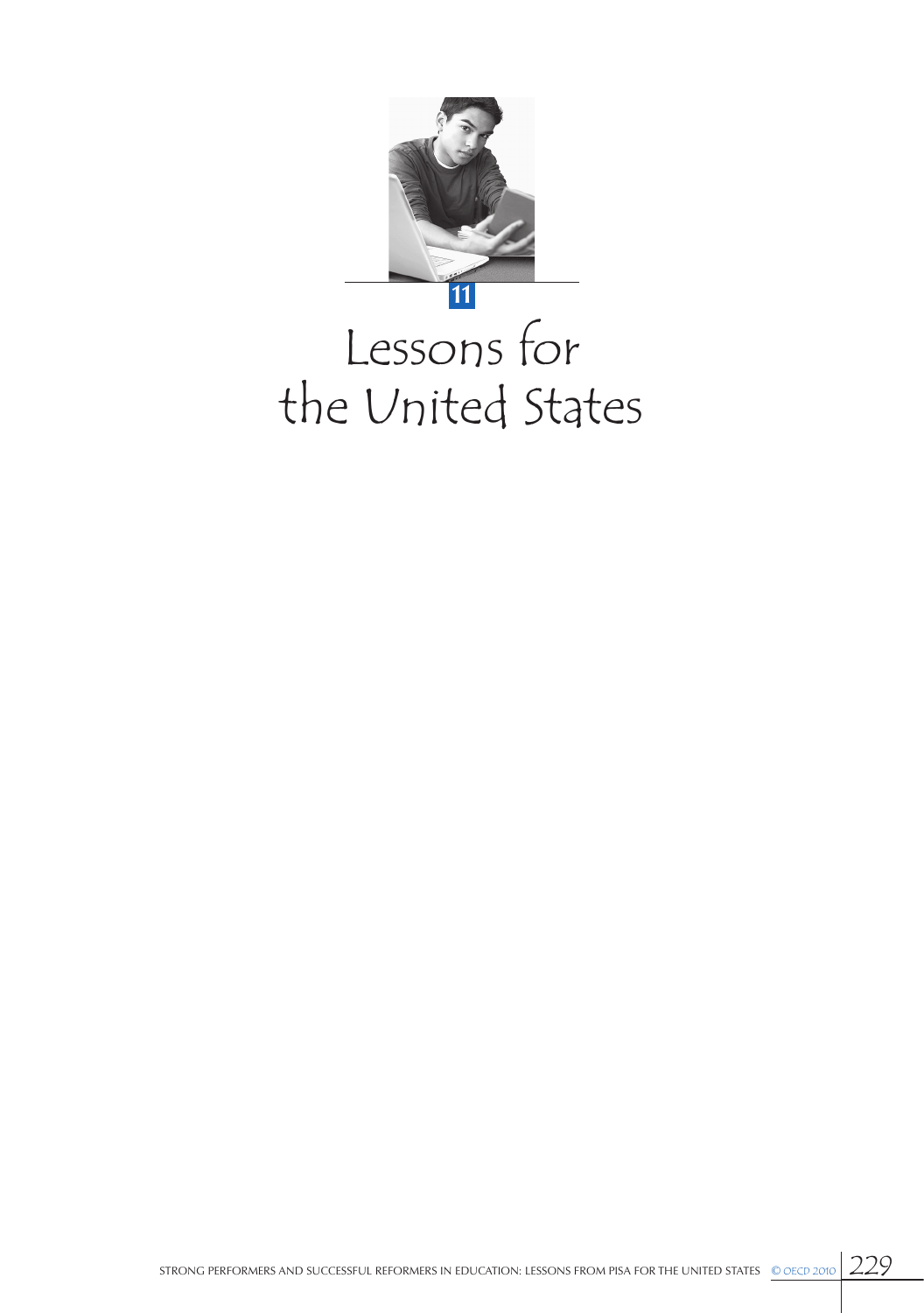#### **INTRODUCTION**

United States President Barack Obama has launched one of the world's most ambitious education reform agendas. The federally-funded programme "Race to the Top", initiated in 2010, represents the cornerstone of this agenda and encourages states in the United States to change their aspirations and organisational culture by: adopting internationally benchmarked state-developed standards and assessments that prepare students for success in college and the workplace; recruiting, developing, rewarding, and retaining effective teachers and principals; building data systems that measure student success and inform teachers and principals how they can improve their practices; and turning around the country's lowest-performing schools.

Chapter 2 shows what the "top" looks like internationally, based on PISA and other comparative data from the OECD. Subsequent chapters then provide descriptions of some high-performing and rapidly improving education systems – illustrating not only major characteristics of top-ranked systems, but also showing how quickly some have been able to improve and even advance to the top, as measured by PISA.

In the time since May 2010 when the preparation of this volume began, one pillar of the reform, the development of internationally benchmarked educational standards by states, is well advanced for the fields of language and mathematics, and 40 states as well as the District of Columbia have signed up for their implementation. The OECD has been privileged to contribute to the review and validation of these standards, as part of the Validation Panel assembled by state organisations. The Obama administration continues to support the implementation of these standards by investing over a billion dollars in strengthening state and district instructional standards and delivery in literacy, science, technology, engineering and mathematics, and other subjects. The preceding chapters of this volume underscore the central role that such standards play in the education systems of many high-performing education systems, but they also suggest that setting a solid set of common standards is just the first step towards the delivery of world-class instruction in the classroom.

Virtually every country featured in this volume also mirrors Race to the Top's effort to support the recruitment, development, rewarding and retaining of effective teachers and principals. Indeed, such unwavering support for excellence in teaching and school leadership is perhaps the key element of the policies and practices that drive high-performing education systems, such as those in Canada, Finland, Japan, Shanghai-China and Singapore, that are portrayed in this volume.

Both the comparative analyses in Chapter 2 and the country reports in this volume also provide ample illustration of successful efforts to turn around low-performing schools and students at scale. Poland achieved this through a major restructuring of its school system – essentially removing a secondary school track designed for students with lower performance expectations. In doing so, Poland eliminated the possibility for teachers and schools to turn away students from disadvantaged social backgrounds; they now had to face head-on the challenges of offering highquality learning opportunities to all students. Germany achieved similar improvements but through a concerted, system-wide effort that specifically targeted the learning opportunities of disadvantaged students. Shanghai-China transfers strong professionals to weak schools to improve their performance. These examples offer valuable lessons at a time when the Obama administration is placing strong emphasis on turning around the United States' lowestperforming schools to better serve its disadvantaged students.

The development of education data systems, the fourth pillar of Race to the Top, is not a focus of this volume, because data systems are an area in which the United States leads the field.

The following draws together the threads of earlier analyses in this volume to present some of the broader lessons that can be drawn from examining the successful policies and practices of education systems that have shown consistently high outcomes in PISA or seen rapid improvements in their outcomes over the past decade. National and state education systems are very complex. The way they function is highly dependent on their interaction with other systems that are no less complex, and with cultural, political, social, and economic factors that have a direct bearing on the goals and effectiveness of education systems. The chapter will focus on those factors that the preceding chapters suggest are related to the successes of national and state education systems. The way these factors are addressed in the comparison countries were described in the country reports.

The lessons drawn in this chapter are intended to show how countries have achieved high performance across systems and schools. But what is meant by "superior performance"? PISA defines countries as high performing if almost all of their students are in high school at the appropriate age, average performance is high and the top quarter of performers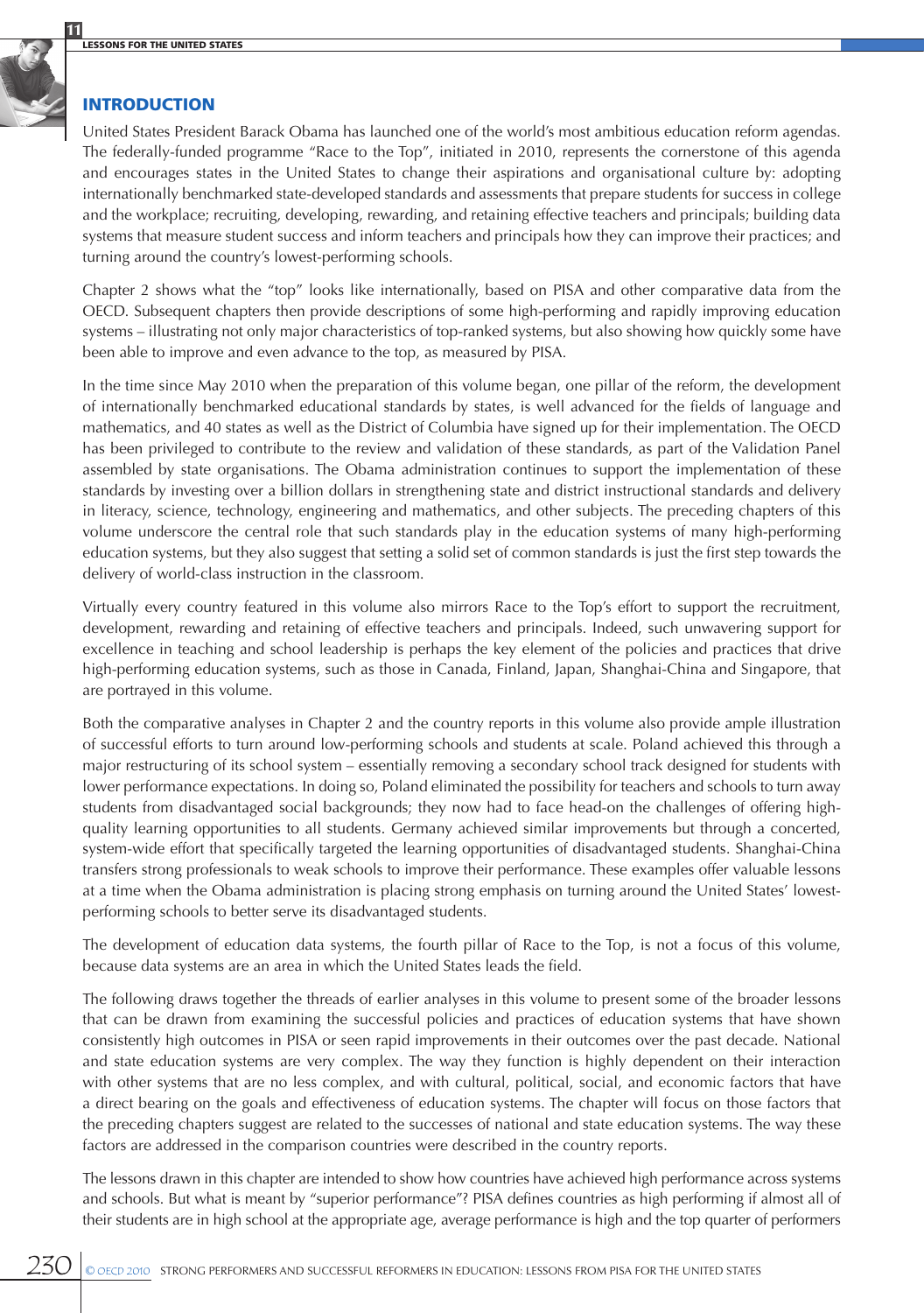

place among the countries whose top quarter are among the best performers in the world (with respect to their mastery of the kinds of complex knowledge and skills needed in advanced economies as well their ability to apply that knowledge and those skills to problems with which they are not familiar); student performance is only weakly related to their socio-economic background; and spending per pupil is not at the top of the league tables. Put another way, the volume defines superior performance as high participation, high quality, high equity and high efficiency.

As shown in Chapter 2, the performance of 15-year-olds in the United States places it around the middle of the OECD league tables in reading and science and below the average in mathematics. But as also shown, the distribution of student performance within the United States is large, with pockets of high performance but also a long tail of poorly performing students and schools. First of all, performance varies among states. On the PISA reading assessment, for example, public schools in the Northeast of the United States perform at 510 PISA score points – 17 score points above the OECD average (comparable with results from the Netherlands), followed by the Midwest with 500 score points (comparable with the performance of Poland), the West with 486 score points (comparable with the performance of Italy) and the South with 483 score points (comparable with the performance of Greece).

Performance varies even more between schools. Indeed, one reason why countries with acknowledged superior performance overall continue to send delegations to study education in the United States is that interesting, provocative, and possibly leading examples of education practice can always be found in the United States. Many observers report that some of the very best education institutions can be found in the United States, at every level from the elementary school to the research university.

There is another reason why people with a strong professional interest in education are often fascinated by the United States. There is a conviction among many top policy experts that the future belongs to the world's leaders in creativity and innovation – countries with environments able to create not just new businesses but completely new industries. Though the United States is challenged on this front by many nations, educators come to the United States from other countries to see how the United States educates for the high level of innovation demonstrated in the economy.

One might suppose that there is a single best way to organise a national or state education system to achieve worldclass status. But the preceding chapters suggest otherwise. Furthermore, the introduction of this volume posits that nations tend to go through a progression of education development that loosely follows their trajectory of economic development. The education development progression is characterised by a movement from relatively low teacher quality to relatively high teacher quality; from a focus on low-level basic skills to a focus on complex high-level skills and creativity; from Tayloristic forms of work organisation to professional forms of work organisation; from primary accountability to superiors to primary accountability to one's professional colleagues, parents and the public; and from a belief that only some students can and need to achieve high learning standards to a conviction that all students need to meet such high standards. The objective of the preceding chapters is to provide a better understanding for how some countries have embraced this path more firmly and transformed more quickly.

Any exploration of the individual country trajectories towards high education performance must account for each country's unique history and economic evolution, recognising that countries hold different values, different assets and different liabilities in their education systems, and employ different strategies to gain world-class results. In more colloquial terms, "there is more than one way to skin a cat". These unique trajectories emerge through the case studies in this volume. But the processes of development and the ingredients of top performance are far from random. Common underlying principles of educational success are the focus of this chapter.

With respect to the United States, it is important to bear in mind that individual communities and states in the United States can be placed at many points along the development continuum, and the most effective system of education for one community or state may be very different from the one that is best suited to another, depending on where they are on that continuum. High-wage states, like high-wage countries, will need to reach and maintain high education performance as rapidly as possible to maintain and improve their standard of living in the long run. In the pages that follow, the focus is on comparing the United States to the best-performing countries, even if the United States may need to achieve high performance state by state and even if other countries may be more appropriately compared to individual states. For example, in size, population and demographics, a more appropriate comparison might be between Finland and Minnesota, Ontario and Massachusetts, or Poland and California rather than Finland and the United States or Poland and the United States.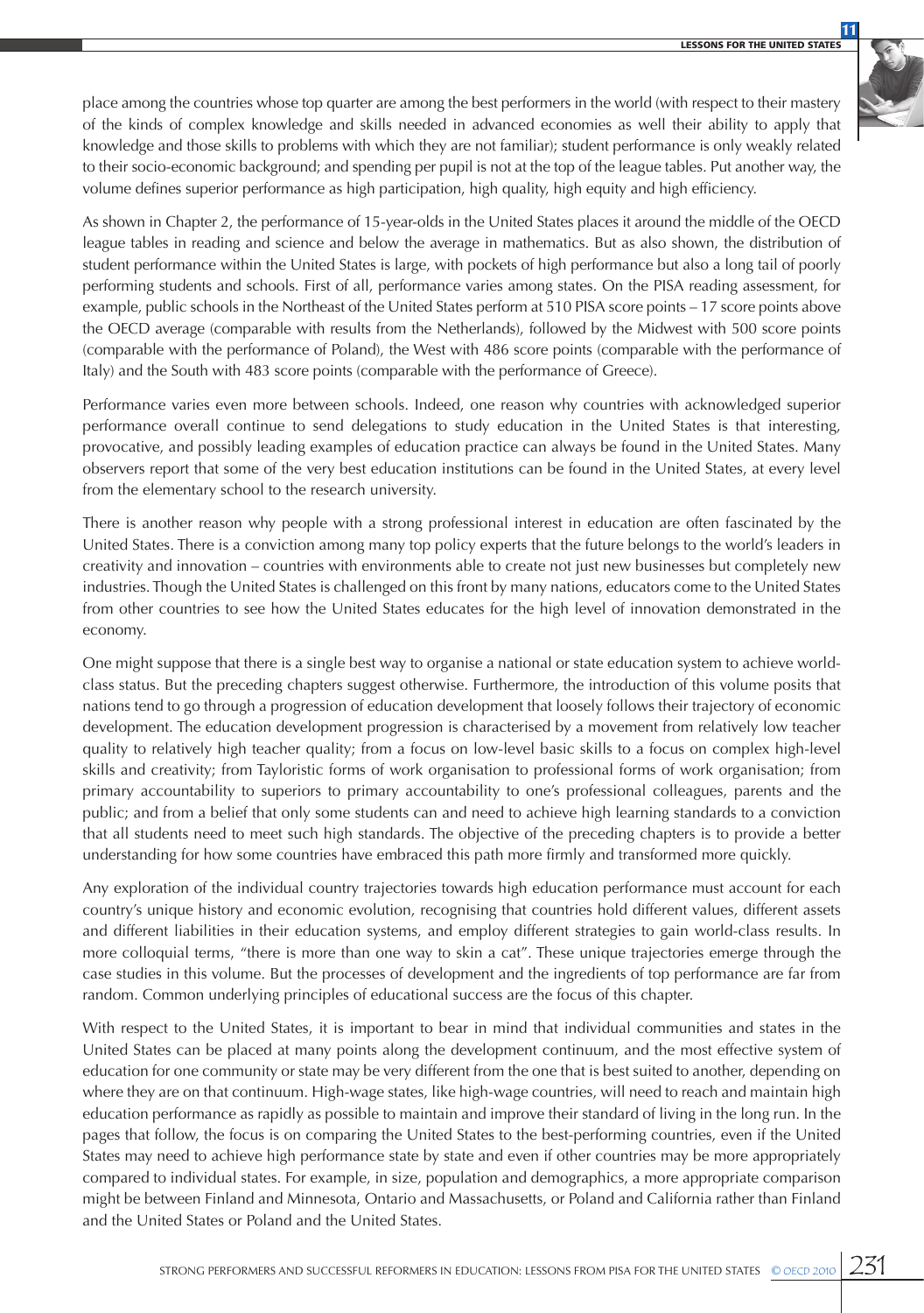Some contend that the value of educational comparisons for the United States is limited because the United States is unique among the family of nations. However, the analysis in Chapter 2 makes it clear that the United States is not unique, at least not demographically or socio-economically. In fact, the United States has many socio-economic advantages. As shown in Chapter 2, it is wealthier than any of the comparison countries and spends more money on education than any of them, its parents have a higher level of education than those in most countries, and the share of socio-economically disadvantaged students is around the OECD average. What the comparisons do show is that socio-economic disadvantage has a particularly strong impact on student performance in the United States: 17% of the variation in student performance in the United States is explained by students' socio-economic background. This contrasts with just 9% in Canada or Japan, two of the benchmark countries chosen for this study*.* In other words, in the United States two students from different socio-economic backgrounds vary much more in their learning outcomes than is typically the case in OECD countries: only Hungary, Belgium, Turkey, Luxembourg, Chile and Germany show a larger impact of socio-economic background on reading performance than the United States. The comparatively close dependency of the learning outcomes of students in the United States on socio-economic background is therefore *not* explained by a socio-economically more heterogeneous student population or society, but mainly because socio-economic disadvantage leads more directly to poor educational performance in the United States than is the case in many other countries. And yet, even if the relationship between socio-economic background and learning outcomes is strong, over 20% of American 15-year-olds enrolled in socio-economically disadvantaged schools reach the average performance standards of Finland, one of the best-performing education systems, and the same is true for some of the most disadvantaged American schools. This shows clearly that the challenges of disadvantage are not only successfully addressed in other countries but also by many individual students and schools in the United States.

Some educators in the United States have contended that other nations educate only their elites while they are responsible for educating everyone. That has not been true for decades. The PISA 2009 assessment shows 82% of 15-year-olds to be enrolled in the United States. Among the 34 OECD countries, that is the third lowest figure, after Mexico and Turkey. Similarly, some contend that the United States is unique in the proportion of minorities, immigrants and non-native language speakers in its student population. It is true that the proportion of such people is high but it is not true that the United States is alone in these respects. More important is that, as shown in Chapter 2, many countries with equal or higher proportions of immigrant students and non-native speakers of the local language are outperforming the United States and show a more moderate relationship between socioeconomic background and learning outcomes.

Furthermore, most of the systems studied for this volume are the size of states in the United States. In larger federal systems, such as Canada, Germany and Brazil, the provinces and states have much the same degree of autonomy from the national government on education issues as do the individual states in the United States. In China, the municipalities of Shanghai and Hong Kong have significant autonomy. Thus all the jurisdictions that are the focus of this volume, with the exception of Germany and Japan, are the size of American states or are organised on the federal principle with states that have the same authority as American states. The lessons drawn from statistical comparisons and the in-depth country studies are those with which American states should be able to make improvements in student performance.

There is, of course, also the matter of culture. Some may dismiss the educational achievements of other countries on the grounds that the cultures of other countries are so different from that of the United States that the policies and practices of those countries could not possibly be adopted by the United States, or, if they were, would produce very different results. Indeed, culture can influence national student achievement results. Countries with cultures based on the Confucian tradition are recognised as placing a very high value on education and student achievement in school, and many observers believe that this cultural characteristic confers a large advantage on such countries. But the educational success of the countries with a Confucian tradition is relatively recent, and not all such countries show high levels of student performance. A Confucian heritage may be an asset but provides no guarantee of success. Furthermore, Finland and Canada also have cultures that place a very high value on education, showing that such shared beliefs are not unique to Confucian cultures. It is probably fair to say that, everything else being equal, countries that place a high value on education get better educational results than countries that do not. The extent to which educational aspirations of parents are the result of cultural values or determinants of these, and how such educational aspirations interact with educational policies and practices is an important subject that deserves further study.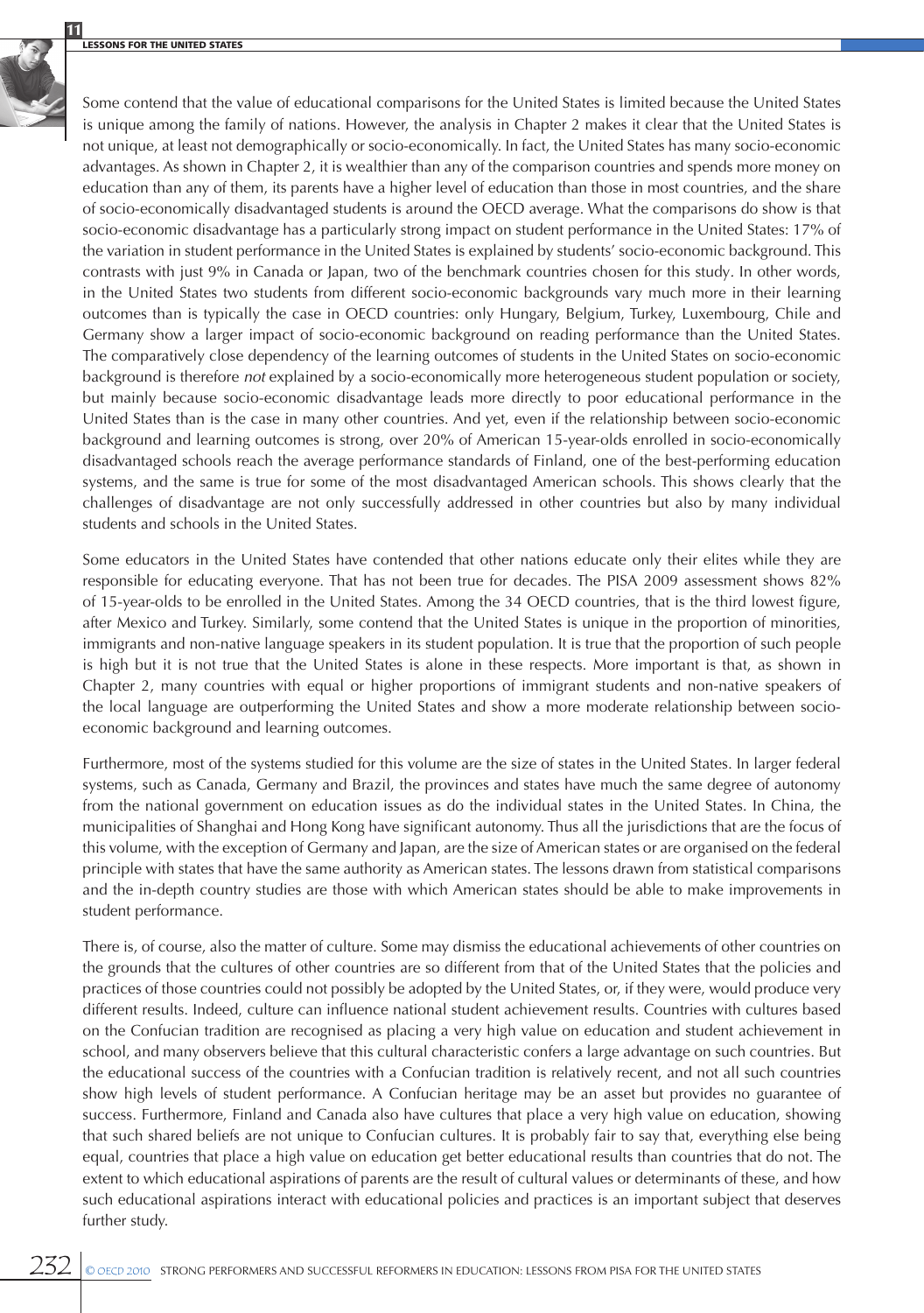

So what is the lesson to be learned? If a country seeks better education performance, it is incumbent on the political and social leaders to persuade the citizens of that country to make the choices needed to show that it values education more than other areas of national interest. Culture is a matter of values, and some of the preceding chapters show how these values can change over time as a result of experience. If the United States does not place as high a value on education as those nations that get better education results, it is not likely to achieve the same level of education performance as those nations.

A century ago, when the United States was putting in place the education system that it has used ever since, it was eager to learn as much as possible from other nations as it designed its own system. It took the ideas of universal basic schooling and the modern research university from Germany. It borrowed the underpinnings of the world's best system of vocational and technical education from the Scots, who successfully developed the principles for Scotland's mechanics institutes, which were then among the world's high-technology leaders. And the design of America's leading private secondary schools was lifted whole from the model provided by England's leading "public" schools, such as Eaton and Harrow.

But this openness to borrowing ideas moderated afterwards. In the years following the Second World War, the United States alone had the resources to greatly expand its education system and soon topped all of the world's education league tables. Perhaps the United States assumed that once it was in the lead, it would always be in the lead. It was only over recent decades, when American educators began to hear that students in other countries outperformed the United States in many areas, that there has been renewed interest in internationally comparative analyses. Most recently,<sup>1</sup> Secretary Duncan devoted much of his address to OECD Education Ministers to the importance of international benchmarking and the collective benefits of global exchange and collaboration in the field of education.

## Learning from high-performing education systems

## **Developing a commitment to education and a conviction that all students can achieve at high levels**

Many nations declare that they are committed to children and that education is important. The test comes when these commitments are weighed against others. How do they pay teachers compared to the way they pay others with the same level of education? How are education credentials weighed against other qualifications when people are being considered for jobs? Would you want your child to be a teacher? How much attention do the media pay to schools and schooling? When it comes down to it, which matters more, a community's standing in the sports leagues or its standing in the student academic achievement league tables? Are parents more likely to encourage their children to study longer and harder or to want them to spend more time with their friends or playing sports?

As shown in Chapter 2, in the countries with the highest performance, teachers are typically paid better relative to others, education credentials are valued more, and a higher share of educational spending is devoted to instructional services than is the case in the United States, where parents may not encourage their children to become school teachers if they think they have a chance of becoming attorneys, engineers, doctors or architects. The value placed on education is likely to influence the choices that students make about whether to study or head down to the ball field or hang out with their friends on the corner, and, later, whether the most capable students decide on school teaching, or something with higher social status, as a career. It has an effect on the willingness of the public to honour the views of professional educators or dismiss them.

Some will say that these are cultural matters and not amenable to change, but the preceding chapters suggest that in countries with little in the way of natural resources, such as Finland, Singapore and Japan, education appears to have a high status at least in part because the public at large has understood that the country must live by its wits and its wits depend on the quality of education. That is, the value that a country places on education depends in part on a country's view of how human capital fits into the way it makes its living. Placing a high value on education may be an underlying condition for building a world-class education system, and it may be that most countries that have not had to live by their wits in the past will not succeed unless their political leaders explain why, though they might not have had to live by their wits in the past, they must do so now.

But placing a high value on education will get a country only so far if the teachers, parents and citizens of that country believe that only some subset of the nation's children can or need to achieve high standards. This volume shows a distribution of attitudes on this point. Brazil inherited a situation in which the people who gained control of it when it was colonised assumed that the people they conquered and the people they enslaved had so little to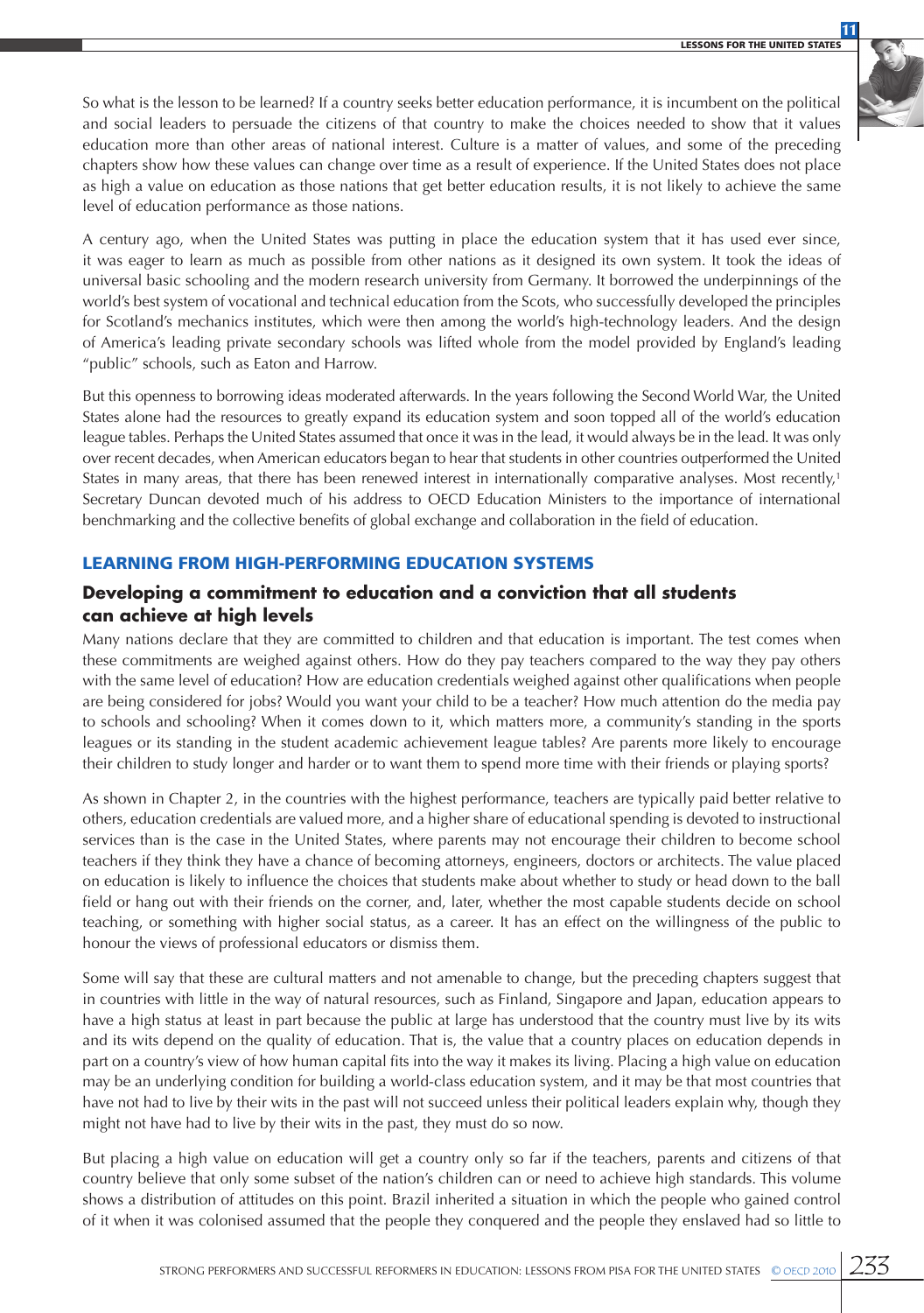

offer they were not worth educating. Germany is a country in which it was widely assumed until recently that the children of working-class people would themselves get working-class jobs and would not profit from the curriculum offered by the *Gymnasium*. PISA shows these attitudes to be mirrored in the perception of students about their own educational future. While in Germany only a quarter of 15-year-olds in PISA said that they expect to go on to university, fewer than those who actually will, in Japan and Korea, 9 out of 10 students said they expected to do so. The results of these differences can also be seen in the distribution of student performance within each of these countries and in the impact that socio-economic background has on learning.

Furthermore, the writings of some educational psychologists in the United States, from Terman on, have fostered a widespread notion that student achievement is mainly a product of inherited intelligence, not hard work. This is also mirrored in results from the Third International Mathematics and Science Study, where a significant share of American students reported that they needed good luck rather than hard work to do well in mathematics or science, a characteristic that was consistently negatively related to performance.2 Teachers may feel guilty pressing students who they perceive to be less capable to achieve at higher levels because they think it unfair to the student to do so. Their goal is then likely to enable each student to achieve up to the mean of students in their classrooms rather than, as in Finland, Singapore or Shanghai-China, to achieve high universal standards. A comparison between school marks and performance of American students in PISA also suggests that teachers often expect less of students from lower socio-economic backgrounds even if the students show similar levels of achievement. And those students and their parents may expect less, too. This is a heavy burden for the American education system to bear, and it is unlikely that the United States will achieve performance parity with the best-performing countries until it, too, believes, or behaves as if it believes, that, with enough effort and support, all children can achieve at very high levels.

In contrast, in Finland, Japan, Singapore, Shanghai-China and Hong Kong-China, parents, teachers and the public at large tend to share the belief that all students are capable of achieving high standards and need to do so. This volume provides a wealth of instructive examples for how public policy can support the achievement of universal high standards. One of the most interesting patterns observed among some of the highest-performing countries was the gradual move, in many of them, from a system in which students were streamed into different types of secondary schools, with curricula set to very different levels of cognitive demand, to a system in which all students now go to secondary schools with curricula set to much the same high level of cognitive demand. Those countries did not accomplish this transition by taking the average of the previous levels of cognitive demand and setting the new standards to that level. Instead, they "levelled up", requiring all students to meet the standards that they formerly expected only their elite students to meet. In these top-performing education systems, all students are now expected to perform at the levels formerly thought possible only for their elites.

Recognising that the road to dropping out of high schools starts early, Ontario created the "Student Success Initiative" in high schools. Rather than sending out a team from the ministry, they gave the districts money to hire a Student Success leader to co-ordinate efforts in their district. The ministry also gave money for the district leaders to meet and share strategies. Again, each high school was given support to hire a provincially-funded Student Success teacher and was required to create a Student Success team to track early indicators of academic struggles and design appropriate interventions.3 The outcomes of this work have changed Ontario's system profoundly, and within a few years the high school graduation rate increased from 68% to 79%.

With a different institutional setup, Finland's special teachers fulfil a similar role of early diagnosis and support, working closely with classroom teachers to identify students in need of extra help, and then working individually or in small groups with struggling students to provide the extra help and support they need to keep up with their classmates. It is not left solely to the discretion of the regular classroom teacher to identify a problem and alert the special teacher; every comprehensive school has a "pupils' multi-professional care group" that meets at least twice a month for two hours, and which consists of the principal, the special teacher, the school nurse, the school psychologist, a social worker, and the teachers whose students are being discussed. The parents of any child being discussed are contacted prior to the meeting and are sometimes asked to be present.

Underpinning the entire Singaporean education system is the belief – for students of all ethnic backgrounds and all ranges of ability – that education is the route to advancement and that hard work and effort, not inherited intelligence, is the key to success in school. Singapore, too, had a system of streaming in its elementary schools that it later moderated as it raised its standards. And Singapore uses a wide range of strategies to make sure that student difficulties are diagnosed early and that students who are even just beginning to fall behind are immediately diagnosed properly and given whatever help is needed to get them back on track as quickly as possible. The success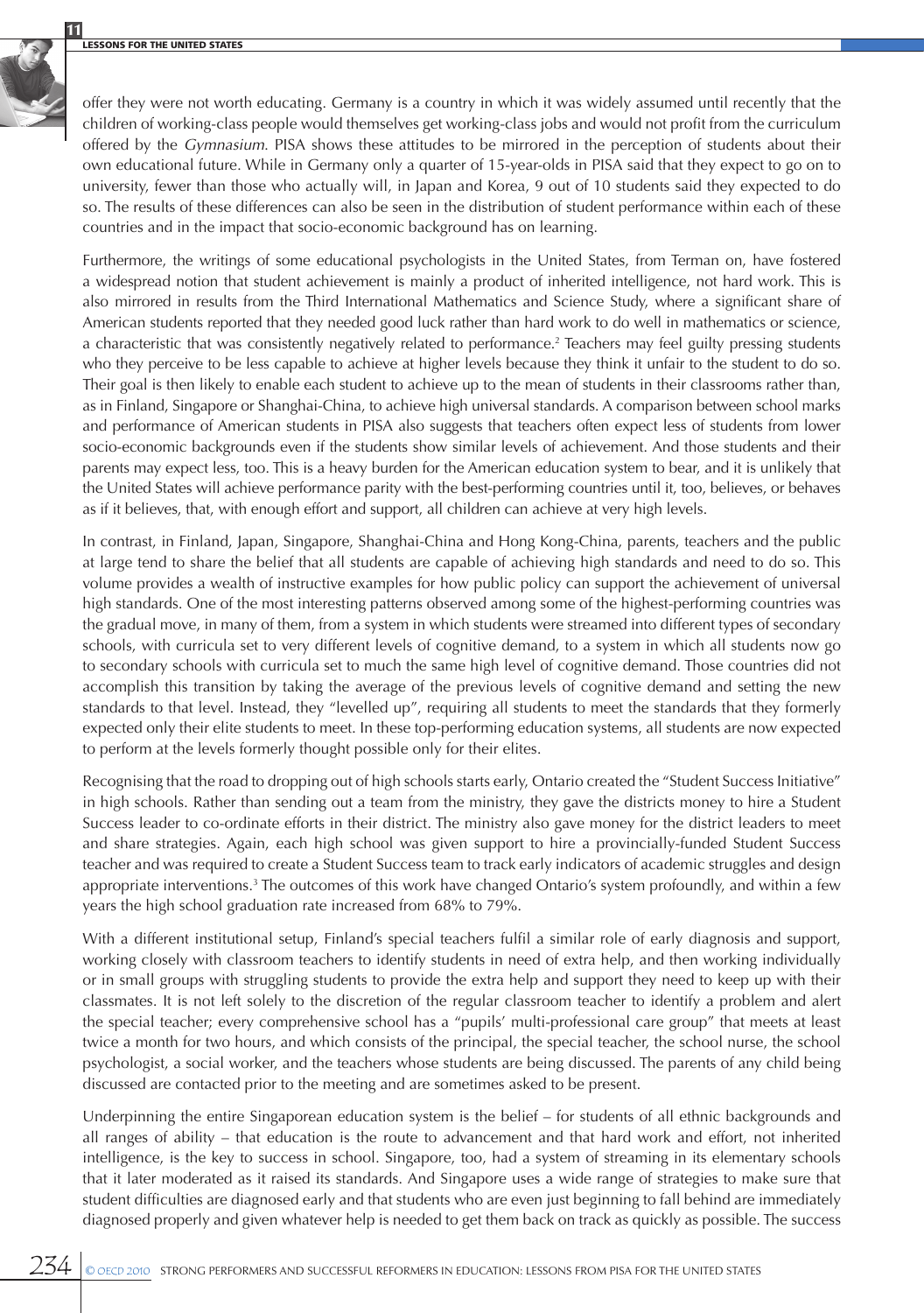

of the government's economic and educational policies has brought about immense social mobility that has created a shared sense of national mission and made cultural support for education a near-universal value.

In all these education systems, universal high expectations are not a mantra but a reality and students who start to fall behind are identified quickly, their problem is promptly and accurately diagnosed and the appropriate course of action is quickly taken. Inevitably, this means that some students get more resources than others because the needs of some students are greater; but it is the students with the greatest needs who get the most resources, for that reason.

It has taken most countries time to get from a belief that only a few students can achieve to the point where most educators embrace the proposition that all can do so. It takes a concerted, multifaceted programme of policy-making, capacity-building and the development of proof points to get to the point at which most educators believe it can be done. But no education system included in this study has managed to achieve sustained high performance without developing a system that is premised, in detail, on the proposition that it is possible for all students to achieve at high levels and necessary that they do so. The importance of recent developments in American federal education policy to set the clear expectation that all students should be taught to the same standards and held to the same expectations cannot be overestimated. The No Child Left Behind Act of 2001 required all schools to make progress towards a state-determined standard of "proficiency" for all students, and the Obama administration has supported the states in their efforts to put in place more rigorous state standards linked to college and career readiness, with an increased focus on the instructional systems and teacher support necessary to ensure that all students are held and taught to these same expectations. The challenge ahead will be to back those expectations up with the kinds of student, parent and school support systems that characterise today's most advanced education systems.

# **Establishing ambitious, focused and coherent education standards that are shared across the system and aligned with high-stakes gateways and instructional systems**

Fifteen-year-olds in the United States often rate themselves comparatively highly in academic performance in PISA, even if they did not do well comparatively. In part, that may be due to culture, but one interpretation is also that students are being commended for work that would not be acceptable in high-performing education systems. The results from PISA suggest that, across OECD countries, schools and countries where students work in a climate characterised by high performance expectations and the readiness to invest effort, good teacher-student relations, and high teacher morale tend to achieve better results.

One trend across countries over recent years has been for countries to articulate the expectations that societies have in relation to learning outcomes and to translate these expectations into educational goals and standards. All of the highperforming countries profiled in this volume have developed world-class academic standards for their students and their existence tends to be a consistent predictor for the overall performance of education systems. The approaches to standard-setting in OECD countries range from defining broad educational goals up to formulating concise performance expectations in well-defined subject areas. Whatever the approach, such standards shape high-performing education systems by establishing rigorous, focused and coherent content at all grade levels; reducing overlap in curricula across grades; reducing variation in implemented curricula across classrooms; facilitating co-ordination of various policy drivers, ranging from curricula to teacher training; and reducing inequity in curricula across socio-economic groups.

The establishment, by states, of "common core standards" in the United States follows a similar line of reasoning, with the potential to address the current problem of widely discrepant state standards and assessment cut scores that have led to non-comparable results. These non-comparable standards often mean that a school's fate depends more than anything else on in what state the school is located. More important, students across the United States are left on an unequal footing as to how well they are prepared to compete in the United States labour market.

As shown in Chapter 2, most countries have incorporated their standards into systems of high-quality curricula and external examinations at the secondary school level that are used to construct clear gateways for students either into the workforce and good jobs or to the next stage of education or both.4 The subjects included in these core instructional systems typically include the language of instruction, mathematics, physics, biology, chemistry, earth sciences, geography, world history, their own country's history, economics, art, music, foreign languages and, in the case of Finland, philosophy. The country report of Canada provides a good example of how such instructional systems can be established. While there is wide variation in the degree to which the curricula actually penetrate Canadian classroom practices, they do provide guidance as to what should be learned by which students at what ages.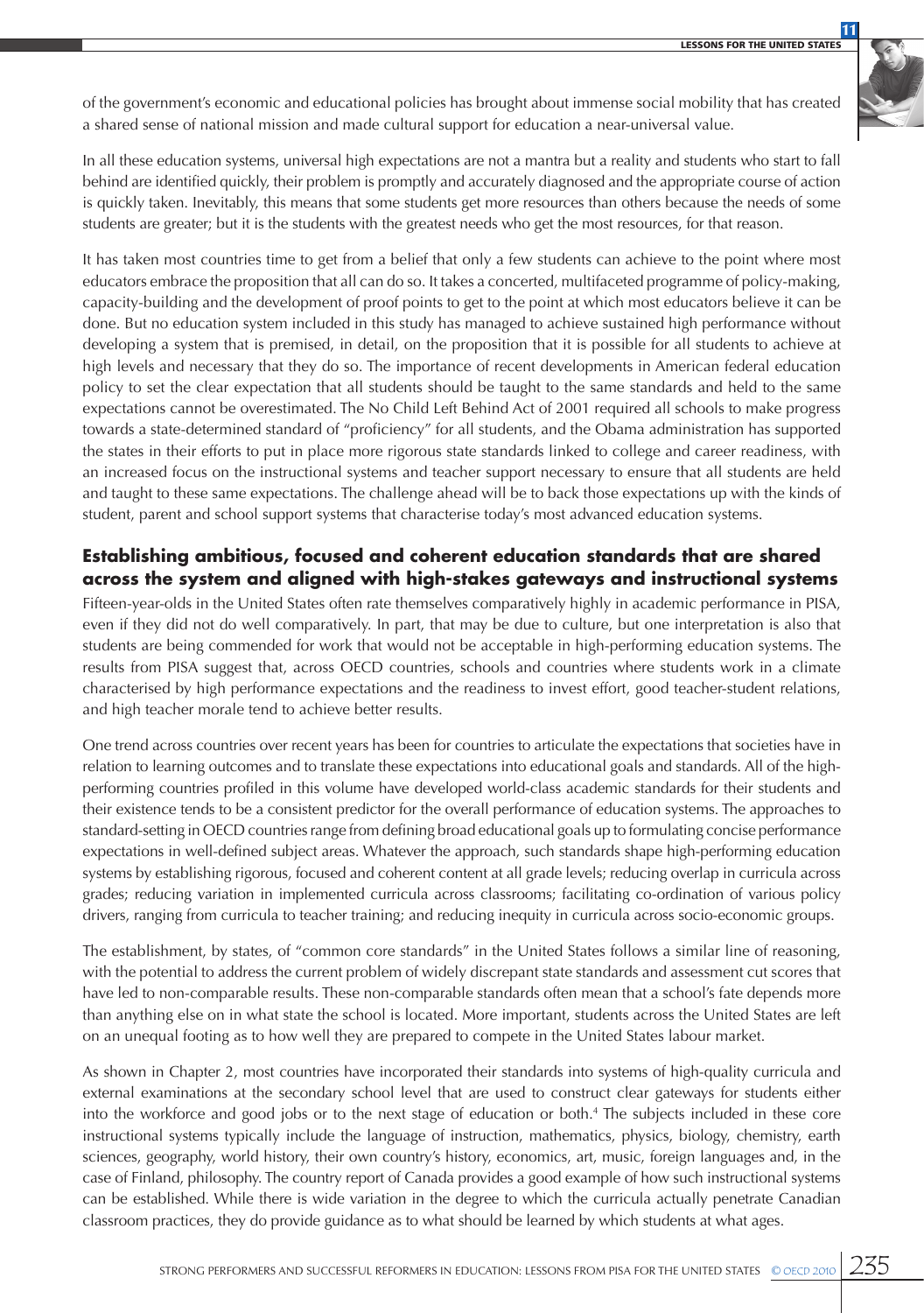

It is noteworthy that every one of the high-performing education systems profiled in this volume is focused on the acquisition of complex, higher-order thinking skills and, in many, on the application of those skills to realworld problems. The re-organisation of traditional subjects into "learning domains", as described in the report for Shanghai-China, provides a more recent example of such efforts.

For that reason, examinations in most of the countries described in this volume rely little, if at all, on multiplechoice computer-scored tests, which educators in these countries believe cannot properly measure higher-order thinking skills. Instead, they mostly use essay-type responses on their timed examinations and also factor into the grade the pieces of work that could not possibly be produced in a timed examination. Many nations also use oral examinations. In contrast, state assessments in the United States still predominantly consist of multiple-choice questions with limited cognitive and meta-cognitive demands. Two consortia, comprising 44 states, are seeking to address this issue by designing a new generation of assessments with federal funding. This holds significant promise for assessing a broader range of student skills and knowledge, even if it will take both time and persistence for such assessments to reach classrooms and students at scale. This is an area where the United States can draw on rich experience accumulated in other countries.

In some countries, when the exams are over, newspapers publish many of the exam questions, mostly those that prompt students to write short essays, and the ministry publishes examples of answers that earned top grades. In this way, students, parents and teachers all learn what is considered to be high-quality student work, and students can compare their own work to a clear example of work that meets the standard. The standard in such systems consists of the narrative statements of what students should know and be able to do, the questions asked in the exams, and the responses of the students who earned good grades on the exams.

Often these examinations are linked to national qualifications systems. In countries with systems of this sort, one cannot go on to the next phase of one's education or begin a career in a particular field without a document showing that one is qualified to do so, according to a set of rules and standards laid down by the state. Everyone knows what is required to get a given qualification, in terms of both the content studied and the level of performance that has to be demonstrated to earn it. Countries using qualifications systems typically establish key gateways for students in their systems, one of the most important of which is a gateway that lies at the end of lower secondary education and the beginning of upper secondary education. In most of the countries studied, all students are expected to master a common curriculum by the age of 15 or 16. Then they pursue more individualised paths. Which opportunities are available to them is a function of the qualifications they have earned. Much the same thing happens at the end of upper secondary education, and in some countries the end-of-school examination determines access to university.

The idea of using examinations to create qualifications systems has often raised concerns in the United States, which takes pride in a system that offers second, third and fourth chances to students. Educators know that students are often not ready to make their mark when the system says they should be ready. Why should a student be forever denied an opportunity to succeed in such circumstances? If one is not a late-bloomer oneself, one certainly knows of someone who is. It seems both unfair and unwise to deny anyone such an opportunity. There is a finality about a qualifications system that seems threatening. Indeed, some qualifications systems are set up as screening and sorting systems, and those designed with that purpose can have exactly the effects identified above. However, even in the most exam-driven education systems in East Asia, there are considerable efforts underway to address these weaknesses while maintaining the strengths of the examination systems. As the chapter on Shanghai-China notes, public examinations are conceived as the baton that conducts the entire orchestra; and rather than discard the baton, the East Asian countries are trying to change it so that it conducts good music.

Perhaps more important, examination systems do not have to be set up that way. In Sweden, and a number of other northern European countries, the qualifications systems are established so that it is never too late to earn a given qualification. In such systems, it cannot be said that one has failed the exams, but only that one has not yet succeeded on them. Perhaps it is not a coincidence that Sweden is also the OECD country with the highest incidence and intensity of adult learning in both formal and non-formal education, and the country with the highest level of adult literacy and numeracy skills too. Contrast this with the American high school diploma. In most states, if one has not gotten one's high school diploma by the early 20's, one can never get it, and the best that one can do is to get a GED, which is widely regarded as inferior to a high school diploma. In Sweden and most of the northern European countries, one can get the equivalent of the American high school diploma in any adult education centre and, because the exam is exactly the same, everyone views the 45-year-old who just got her high school diploma as having met a standard every bit as high as the student who got one at the normal age just leaving Folkeschule.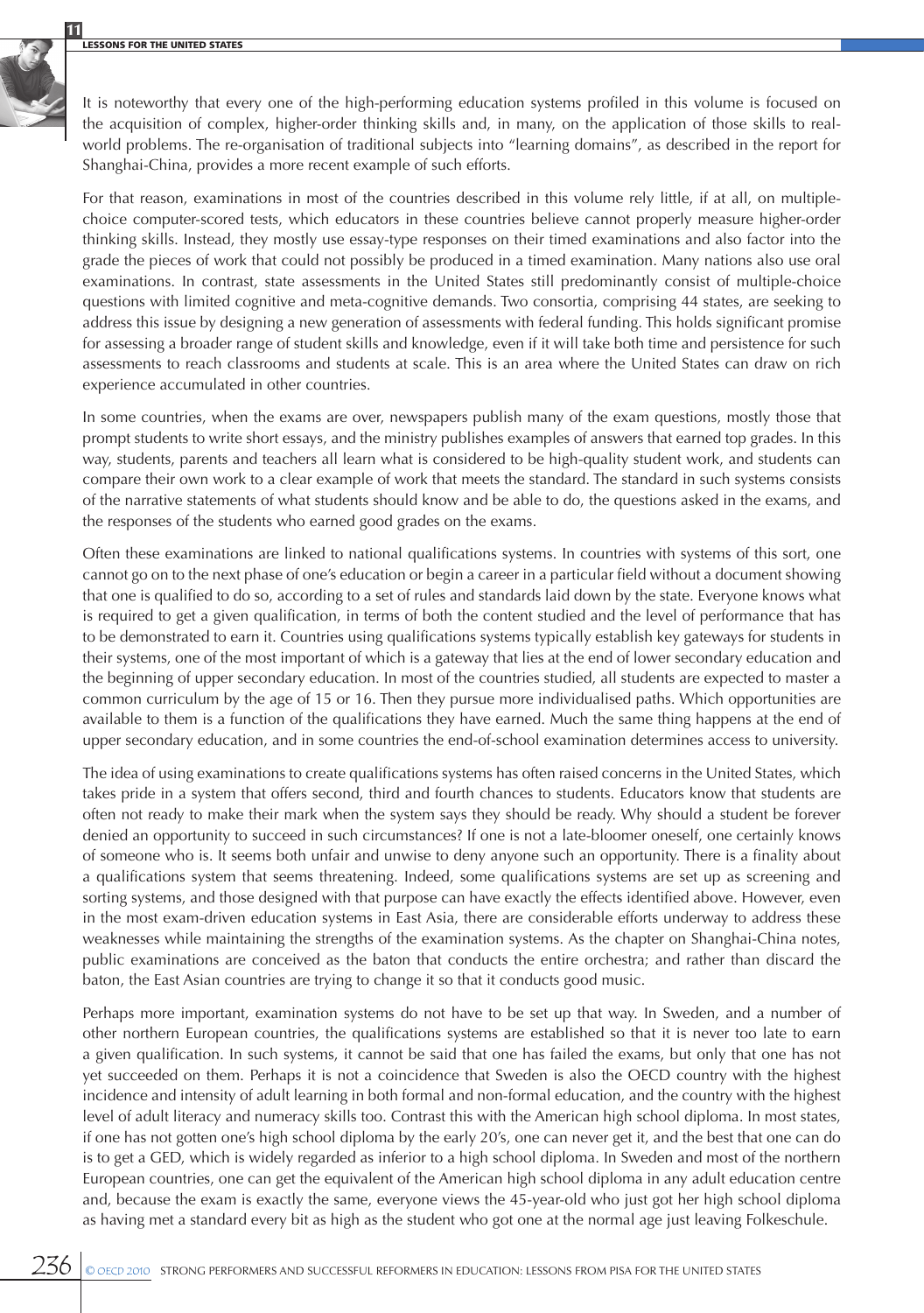In such systems, where it is never too late to get any qualification, the advantage of having a qualification system is that the examinations are always available and the standards are never lowered or waived. Students know that they have to take tough courses and study hard in order to get the qualification and so they do. One does not get to go on to the next stage simply because one has put in the requisite time. One gets to move on only if one has met the requisite performance standards. This is a system with very high stakes for the students. There are typically low or no stakes for the teachers in these systems. The result is a higher standard of education across the whole society than is the case in a society that is forever waiving the standards to give students second chances. It is true that high-stakes examination systems can lead to a focus on test preparation at the expense of real learning, the development of large private tutoring industries that tend to favour the wealthy, and incentives for cheating. These dangers are real and reflected in some of the country reports; but as most of the countries featured in this volume suggest, these dangers can be mitigated.

Because the examinations are typically externally graded, the teacher, student and parents feel that they are all on the same side, working towards the same end, and one does not see a situation where parents go to the school administration to change the student's grade, pitting the teacher, who wants to preserve some standard, against parents, who want the best possible future for their children. Parents and students know that neither the teacher nor the administration can change the grade, and therefore the only way to improve the outcome for the student is for the student to work harder and do better work. In many of those countries, training for teachers is focused on enabling them to teach those required courses to their students well.

In the countries that use these systems, the best minds in the country determine what topics will be taught in what sequence through the grades. In some of the countries profiled in this volume, the officials responsible for specifying the curriculum framework also play an important part in supervising the writing of textbooks. The result is a powerful, coherent system of instruction that is available to all students.

Again, the adoption of the Common Core Standards by the states and the work of the state consortia funded by Race to the Top open important opportunities for the United States to make real progress on this set of challenges. But to have a sustained impact on learning outcomes, further steps need to include developing world-class standards for all the subjects in the core curriculum; creating well-thought-out curriculum frameworks for those subjects that can guide the work of teachers and publishers of instructional materials; developing examinations focused on complex thinking skills, to assess whether students have met the standards across the core curriculum; and creating a system of gateways using the new examinations that constitute a well-developed qualifications system.

## **Developing more capacity at the point of delivery**

The quality of an education system cannot exceed the quality of its teachers and principals. Corporations, professional partnerships, national militaries and national governments know that they have to pay attention to how the pool is established from which they recruit; how they recruit; how they select their staff; the kind of initial training their recruits get before they present themselves for employment; how they mentor new recruits and induct them into their service; what kind of continuing training they get; how their compensation is structured; how they reward their best performers and how they either improve the performance of those who are struggling or get rid of them; and how they provide opportunities for the best performers to acquire more status and responsibility.

## *Attracting high-quality teachers*

With respect to the pool from which an industry or an organisation recruits its professionals, the aim generally is to do whatever is possible to generate a pool that comes from the highest-performing segment. Most firms and industries rely heavily on elementary, secondary and post-secondary institutions to do that sorting for them. That is what the top Japanese ministries are doing when they decide to recruit from the University of Tokyo and what the top Wall Street law firms are doing when they recruit mainly from among Harvard, Yale and Stanford graduates. They are more interested in these institutions because they believe they are good at getting the very best in terms of what the Japanese call "applied intelligence" than because of the specific knowledge and skills they are buying.

Because no industry can afford to source all of its professionals from the highest-performing segment, they structure their operations so that they can put the best of the best in key positions and use others who may not be quite as good in supporting positions. More often than not, they use pyramidal structures which both permit them to make the most of their best professionals and put those with lower performance in supporting positions.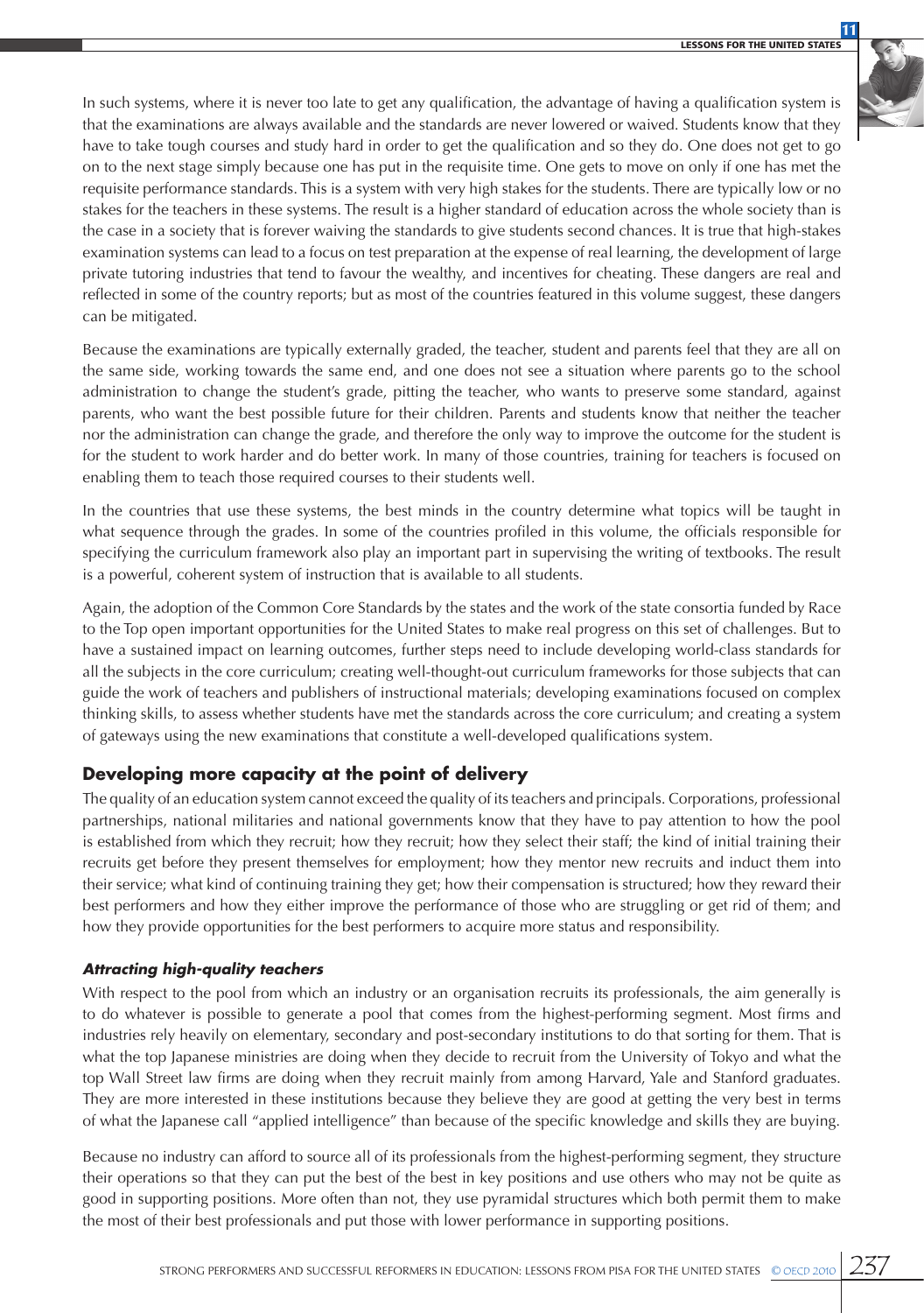So what determines the pool from which an entire industry can select its professionals? It varies, but the country reports suggest that it includes some combination of the social status associated with the occupation and work, the sense of personal contribution one can make, and the financial rewards one can expect. In some countries, the status of the teaching profession has changed significantly. Earlier chapters have shown how Finland raised the social status of its teachers to a level where there are few occupations that have higher social status than teaching. Finnish teachers have earned the trust of parents and the wider society by their demonstrated capacity to use professional discretion and judgement in the way they manage their classrooms and respond to the challenge of helping virtually all students become successful learners. In 2010, over 6 600 applicants competed for 660 available slots in primary school preparation programmes in the eight universities that educate teachers.<sup>5</sup> While teachers in Finland have always enjoyed respect in society, a combination of raising the bar for entry into the profession and granting teachers greater autonomy and control over their classrooms and working conditions than their peers enjoy elsewhere has helped to raise the status of the profession and make teaching one of the most desirable career choices among young Finns. Consequently, teaching is now a highly selective occupation in Finland, with highly-skilled, well-trained teachers spread throughout the country. Also, in the traditionally Confucian cultures, teachers have long had higher social status than is generally true in the West. In some of the East Asian countries, teachers' compensation is fixed by law to make sure that teachers are among the highest paid of all positions in the civil service.

By raising the bar to enter the teaching profession, these systems discourage young people with poor qualifications from entering teaching and attract people with high qualifications. Capable young people who could go into highstatus occupations are not likely to enter an occupation that the society perceives as easy to get into and therefore likely to attract people who could not get into more demanding occupations.

The report on Shanghai-China shows the degree of change that is possible in that realm, as does the note about the English initiative to recruit teachers. As that note points out, the Blair administration faced one of the worst shortages of teachers in British history when it took office. Five years later, there were eight applicants for every opening. To some extent this had to do with raising compensation significantly, as well as with important changes in the work environment for teachers; but a sophisticated and powerful recruiting programme played a very important part in the turnaround. Singapore is notable for its own approach to improving the quality of the pool from which it selects candidates for training. Singapore carefully selects young people who the government is especially interested in attracting to teaching and offers them a monthly stipend while in training that is competitive with the monthly salary for fresh graduates in other fields. In exchange, these teachers-in-training must commit to teaching for at least three years. Singapore also keeps a close watch on occupational starting salaries and adjusts the salaries for new teachers. In effect, the country wants its most qualified candidates to regard teaching as just as attractive in compensation as other professions.

Generally, in the United States, teaching has been seen as a very attractive occupation for people whose parents had little education and may be the first members of their family to get a college education and leave the working class for the middle class. As more and more people in the United States have gone to college, however, the relative status of teachers seems to have declined, and schools of education are usually not regarded as highly as other professional schools. OECD data show that teachers' pay in the United States is fourth from the bottom among OECD countries, when teachers' compensation is compared to that for other occupations requiring the same amount of education.<sup>6</sup> Perhaps most important, when students who are deciding what careers to pursue look at teaching, they may see an occupation that looks more like a blue-collar occupation than a knowledge-based profession. All these things severely restrict the pool from which Americans select their teachers, relative to other countries.

Drawing on lessons from Britain's successful efforts to improve the occupational prestige of the teaching profession, the Obama administration has recently announced plans to attract high-calibre candidates into teaching and raise the prestige of the profession in the United States.

#### *Preparing high-quality teachers*

At the same time, the recruitment of top-performing graduates can only be one of several components of human resource management in education. The report of Ontario provides a compelling case for how a successful reform trajectory began not by waiting for a new generation of teachers, but by investing in the existing schools and teachers, wherever they stood, enlisting their commitment to reform and supporting their improvement. This involved extensive capacity-building in schools as well as in the system, and quarterly meetings between the system leaders and the major teachers' unions, superintendents' organisations, and principals' associations to discuss ongoing reform strategies.<sup>7</sup>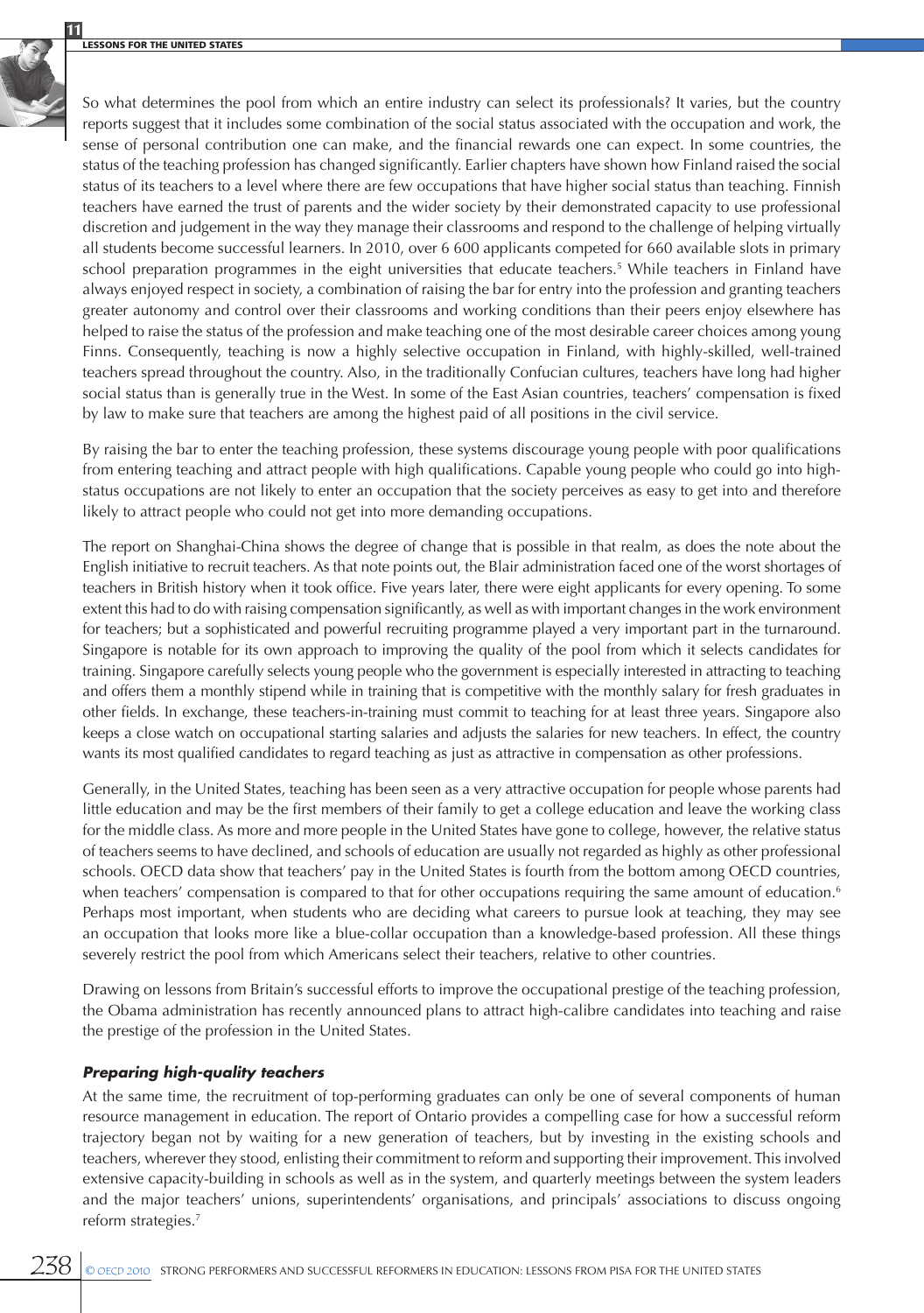

There is an instructive pattern here among the top-performing countries. Many of the countries studied in this volume have moved from a system in which teachers are recruited into a larger number of specialised, low-status colleges of teacher education, with relatively low entrance standards, into a relatively smaller number of universitybased teacher-education colleges with relatively high entrance standards and relatively high status in the university. Finland is the archetypal case, but Singapore, Shanghai-China and Germany provide other examples. It would appear that countries interested in raising the quality of their teaching force understand that they cannot accomplish that goal without raising the standards for entrance into their schools of education, if only because the candidates they are trying to attract may not be interested in attending a professional school that has low status in the highereducation system and in society at large.

Apart from raising entrance standards to make them comparable to those of other professions, teacher-education programmes in the top-performing countries studied show some further common characteristics:

- *•* Across the board, the best-performing countries are working to move their initial teacher-education programmes towards a model based less on preparing academics and more on preparing professionals in clinical settings, in which they get into schools earlier, spend more time there and get more and better support in the process. In Finland, this includes both extensive course work on how to teach – with a strong emphasis on using research based on state-of-the-art practice – and at least a full year of clinical experience in a school associated with the university. These model schools are intended to develop and pilot innovative practices, and foster research on learning and teaching.
- They put more emphasis on developing the capacity of teachers in training to diagnose student problems swiftly and accurately.
- They are working to develop the prospective teacher's capacity to draw from a wide repertoire of possible solutions those that are particularly appropriate to the diagnosis.
- They put more emphasis on the specific instructional techniques that are appropriate for the subjects that the prospective teacher will teach. Because teacher education in Finland is a shared responsibility between the teacher-education faculty and the academic-subject faculty, there is substantial attention to subject-specific pedagogy for prospective teachers.
- Some countries, notably Shanghai-China and Finland, provide teachers with the research skills needed to enable them to improve their practice in a highly disciplined way. In Finland, teachers are encouraged to contribute to the knowledge base on effective teaching practices throughout their career, with candidates not only expected to become familiar with the knowledge base in education and human development, but also required to write a research-based thesis as the final requirement for the Masters degree. The Chinese, too, emphasise giving prospective teachers the skills they will need for action research, and their method for improving their education system over time relies on research performed by teachers. China is also able to enlist teachers trained in this way as leaders of efforts organised by their ministries to systematically introduce and try out new ideas for improving their education systems.
- Part of the motivation for relocating teacher-education programmes to the university has been to make sure that the preparation of teachers in the subjects they will teach is comparable to that of people who will go on to be professionals in other arenas. In most of these countries, people who are going on to be elementary or primary school teachers are required to declare whether they will specialise in either mathematics and science or their native language and social studies, and they are required to attain a high level of substantive knowledge in the specialty they will teach.

These developments are hardly surprising. Given that these countries are pursuing a school structure in which all students are expected to perform at elite levels and teachers are expected to make sure that (literally) no students will be allowed to fall behind, it becomes essential that teachers identify students who are just beginning to fall behind, diagnose the problem, and have the skills and knowledge needed to create a large and constantly updated reservoir of solutions to the student performance problems they have diagnosed.

#### *Development of teacher quality once teachers are in the work force*

The country reports on Germany and Japan show how, once teachers have completed their pre-service training and begun their teaching, they enter with one or two years of heavily supervised teaching. During this period, the beginning teacher typically receives a reduced workload, strong mentoring by master teachers, and continued formal instruction.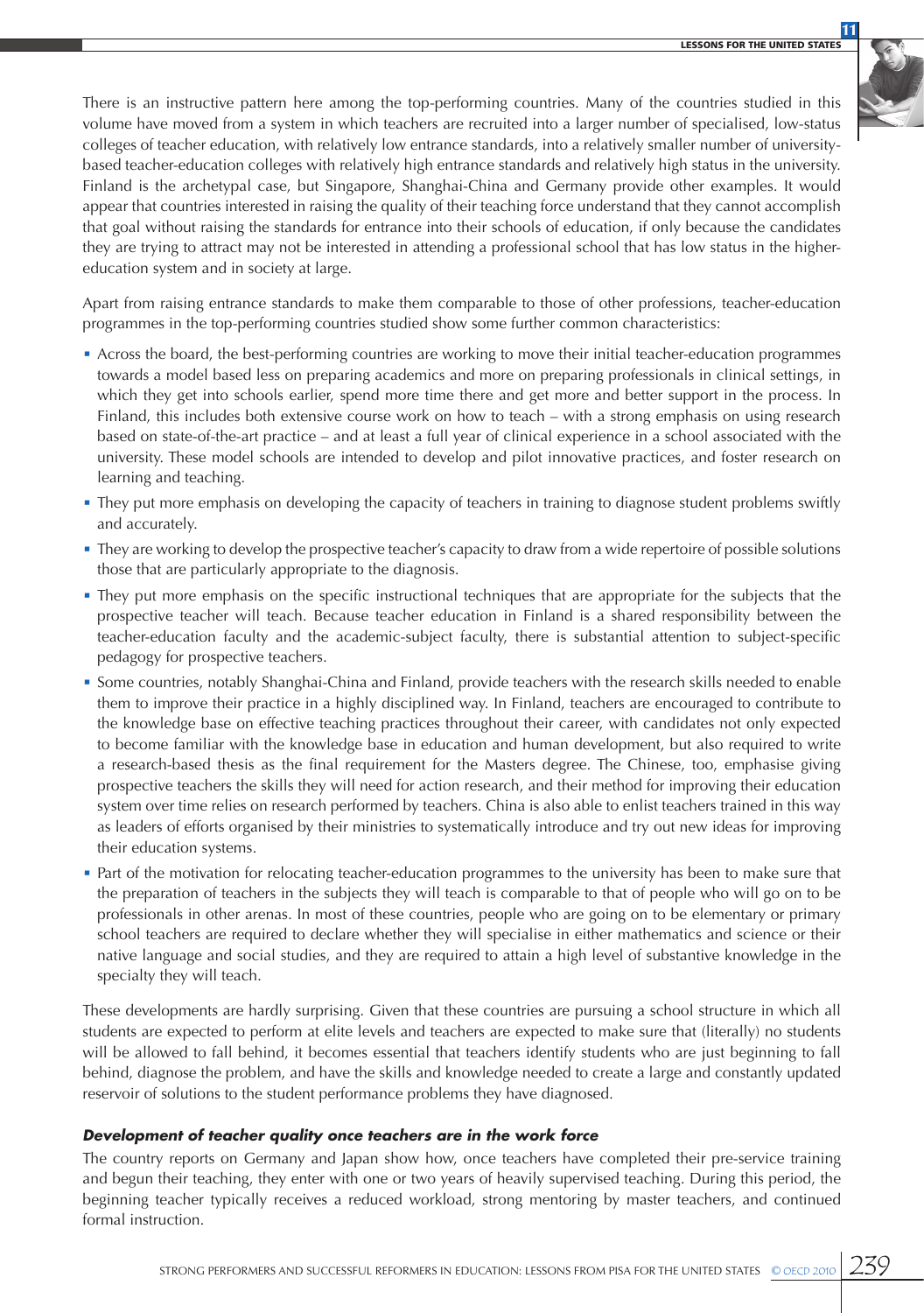

Also, the top-performing countries in East Asia profiled in this volume have ways to make the most of their topperforming teachers that are instructive in the context of the United States. At the school level, the best teachers in these countries typically lead the process of lesson development. The master teachers are also called upon to coach beginning teachers and to play a key role in analysing the problems of students who are having difficulties with learning. The district and provincial offices of education often identify the best of the teachers who emerge from this process and relieve them of some or all of their teaching duties so that they can give lectures to their peers, provide demonstrations, and coach other teachers on a district, provincial and even national scale. Carefully picked schools are often asked to pilot new programmes or policies before they are scaled-up and the best teachers in those schools are enlisted as co-researchers to evaluate the effectiveness of the new practices. Because the initial preparation of teachers in those countries includes instruction in research skills, it is expected that teachers will use those skills to generate evidence to improve their practice in a disciplined way. Research is an integral part of what it means to be a professional teacher in those countries.

The policies and practices just described have implications for many aspects of system performance. But one important group of consequences has to do with the quality of the teacher workforce itself. The tradition of lesson study in East Asia means that Asian teachers are not alone. They work together in a disciplined way to improve the quality of the lessons they teach. That means that teachers whose practice lags behind that of the leaders can see what good practice is. Because their colleagues know whom the poor performers are and discuss it, the poor performers have both the incentive and the means to improve their performance. Because the structure of the East Asian teaching work force includes opportunities to become a master teacher and to move up a ladder of increasing prestige and responsibility, it also pays the good teacher to become even better.

There are other measures that top-performing countries use to maintain high quality in their teacher work force. In Shanghai-China, each teacher is expected to engage in 240 hours of professional development within five years. Singapore provides an entitlement of 100 hours of professional development per year to teachers to keep up with the rapid changes occurring in the world and to be able to improve their practice. And Singapore, like other countries, is improving its performance-appraisal system, making sure that each teacher is appraised by a whole group of people every year against 16 different competencies.8 Teachers who do outstanding work receive a bonus from the school's bonus pool.

#### *Teacher quality and teachers' unions*

As PISA shows, in most OECD countries, once teachers are hired, it is very hard to remove them from professional service, irrespective of the quality of their work. The high quality of teachers in those countries appears to be a function of the policies that determine the pool from which teachers are initially drawn, their compensation, the status of teachers, the high standards of entering university-level teacher-preparation programmes, the quality of their initial preparation, and the attention given to the quality of their preparation following their initial induction.

Critics of American education are sometimes disapproving of the teachers' unions and of how they perceive these unions as interfering with promising school reform programmes by giving higher priority to the unions' "bread and butter" issues than to what the evidence suggests students need to succeed. But the fact is that many of the countries with the strongest student performance also have the strongest teachers' unions, beginning with Japan and Finland. There seems to be no relationship between the presence of unions, including and especially teachers' unions, and student performance. But there may be a relationship between the degree to which the work of teaching has been professionalised and student performance. Indeed, the higher a country is on the world's education league tables, the more likely that country is working constructively with its unions and treating its teachers as trusted professional partners. Witness the reports of Ontario in Canada or Finland.

The report on Canada, in particular, describes how issues of collective bargaining can be successfully separated from professional issues, where teachers and their organisations collaborate effectively with ministry staff in selfgoverning bodies to oversee issues of entry, discipline, and the professional development of teachers. Central to success in this area in Ontario was the signing of a four-year collective bargaining agreement with the four major teachers' unions. In reaching the accord, the ministry was able to negotiate items that were consistent with both its educational strategy and the unions' interests, thus providing a basis for pushing forward the education agenda while creating a sustained period of labour peace that allowed for continued focus on educational improvement. That was facilitated because union agreements could be reached at the provincial level, which may be more challenging in the context of the United States, with the more decentralised nature of union-management decision-making.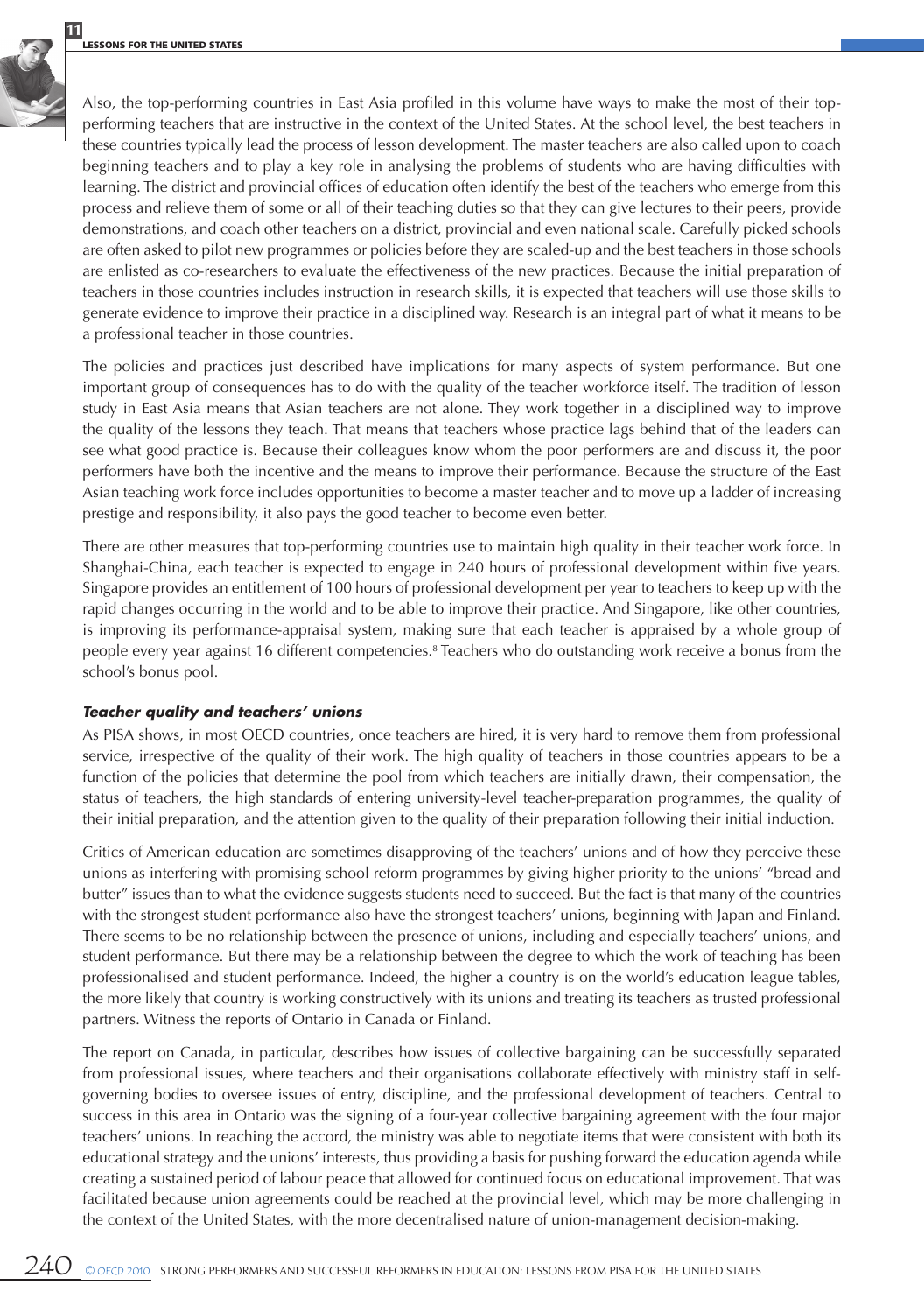

Unless the United States raises the professional status of its existing teaching force as Ontario has done, upgrades the pool from which it selects new teachers, is more selective in admitting candidates for initial teacher training and education, greatly improves the quality of, and includes much more clinical education in, that training, changes the amount and structure of teachers compensation, finds practical and effective ways of raising the status of teachers, greatly improves the process of initial induction and restructures the occupation to provide increased and appropriate responsibilities for the best teachers, and leverages more effective union-management relations at local and state levels, it is unlikely to match the performance of the best-performing countries.

Important beginnings in this direction are under way. For example, the United States has directed new federal funding for teacher preparation towards more clinical programmes such as teacher "residency" programmes, in which teacher candidates learn to teach in schools under the guidance of experienced teachers while taking classes outside of teaching hours. The Obama administration has also sought, through the Race to the Top programme and other efforts, to encourage states and districts to develop more rigorous systems of teacher evaluation that can inform new approaches to induction, compensation and career advancement decisions. These efforts are consistent with the approaches in the high-performing systems profiled in this volume.

#### *Developing capable school leaders*

In most countries researched for this volume, high schools are generally smaller than the typical school in the United States, and the people responsible for leading school faculties are head teachers who spend some of their time teaching, rather than full-time administrators, as is the common practice in the United States. Head teachers are often chosen for their instructional leadership rather than their administrative capacity. Such a leadership system appears to provide a supportive framework for professional accountability in which teachers feel more accountable to one another for their performance, unlike the United States form of administrative accountability, in which teachers are made accountable to the principal and others in supervisory positions.

Singapore's approach to leadership is exemplary in this respect and modelled on that found in large corporations, where the key is not just the training programme, but the whole approach to identifying and developing talent. This differs from the United States where, for example, a teacher can apply to train as a principal or school head, and then apply for a position in a school. In Singapore, young teachers are continuously assessed for their leadership potential and given opportunities to demonstrate and learn by, for example, serving on committees, then being promoted to head of department at a relatively young age. Some are transferred to the ministry for a period. After these experiences are monitored, potential principals are selected for interviews and go through situational leadership exercises. If they pass these, then they go to the National Institute for Education, the country's sole teacher-training institution, for six months of executive leadership training, with their salaries paid. The process is comprehensive and intensive and includes an international study trip and a project on school innovation.

More generally, countries are paying increasing attention to redefining school leadership roles to drive improvements in learning outcomes and to manage increased school autonomy and accountability. This comes at a time when greater decentralisation in many countries is being coupled with more school autonomy, more accountability for school and student results, better use of the knowledge base of education and pedagogical processes, and broader responsibility for supporting the schools' local communities, other schools and other public services. OECD's comparative review of school leadership roles<sup>9</sup> identified four groups of interrelated leadership responsibilities as central for improving schooling outcomes:

- First, a focus on supporting, evaluating and developing teacher quality as the core of effective leadership. Leadership responsibilities associated with improved teacher quality include recruiting high-quality teachers, providing a strong induction programme for new teachers, making sure the teachers have the skills and knowledge needed to teach the curriculum the school uses, organising the teachers to work together to improve the quality of teaching and instruction, monitoring and evaluating teacher practice, promoting teacher professional development, and supporting collaborative work cultures.
- Second, establishing learning objectives and implementing thoughtful assessments to help students reach high standards. Aligning instruction with central standards, setting school goals for student performance, measuring progress against those goals, and making adjustments in the school programme to improve individual and overall performance are the dynamic aspects of managing curricula and instruction. School leaders' purposeful use of data is essential to ensure that attention is being paid to the progress of every student.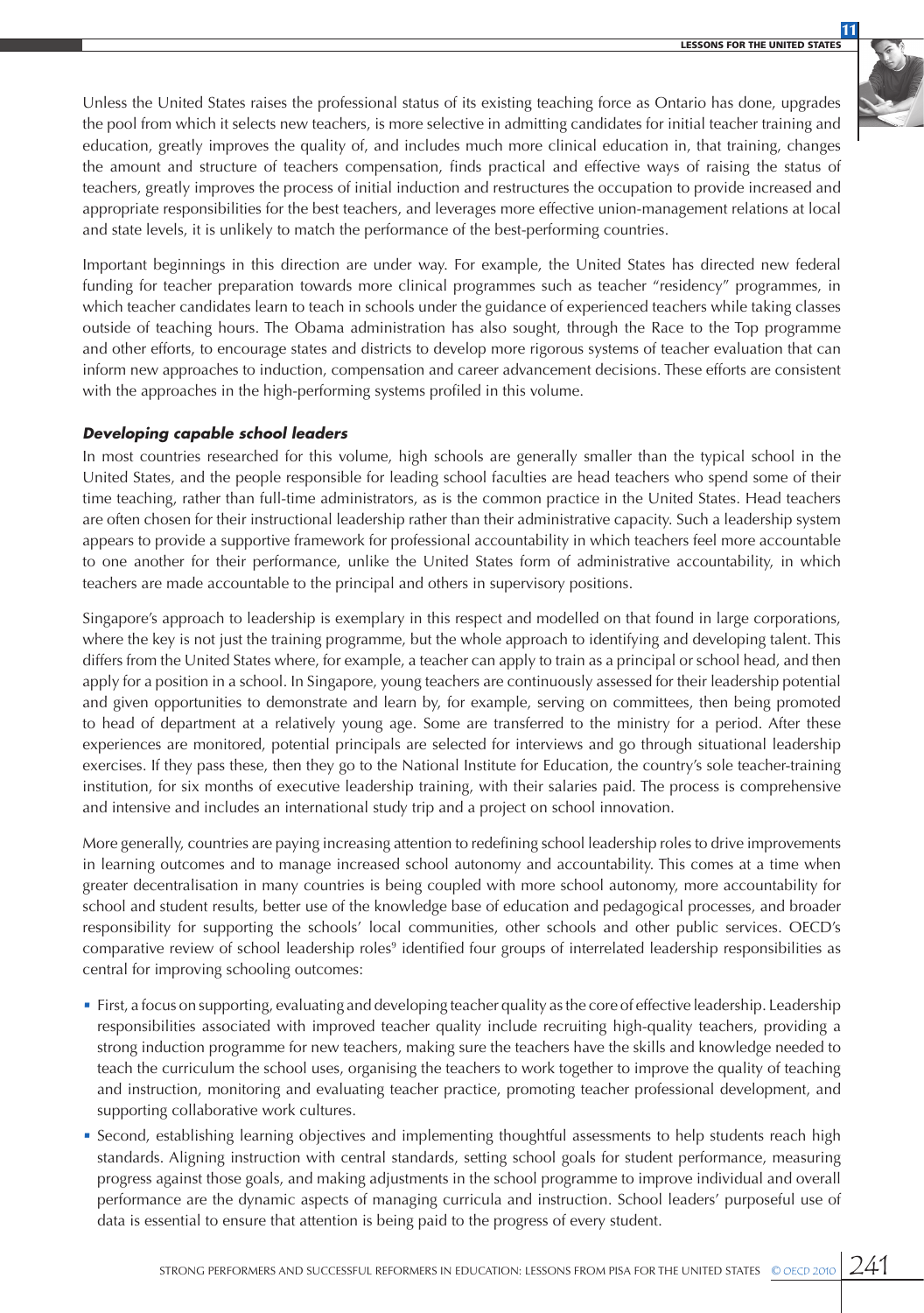- Third, the strategic use of resources and their alignment with pedagogical purposes to focus all operational activities within the school on the objective of improving teaching and learning.
- *•* Fourth, leadership engagements beyond the school, in partnerships with other schools, communities, social agencies and universities to foster greater cohesion among all those concerned with the achievement and wellbeing of every child.

## **Providing a work organisation in which teachers can use their potential: Management, accountability and knowledge management**

Earlier in this chapter, a distinction was made between the Tayloristic management paradigm and the kinds of paradigms more suited to managing professionals or "knowledge workers". In the former, one typically sees bureaucratic "command and control" systems, leaving little discretion to the workers and supervisors at the factory floor or service-delivery level of the organisation. In the latter, the people responsible for actually making the product or delivering the services have much more control of the way resources are used, people are deployed, the work is organised and the way in which the work gets done.

Many of the best-performing countries have had education systems far more centralised, bureaucratic and controlling than the United States has ever had, but most of those countries have rebalanced their systems to provide more discretion to school heads and school faculties, a factor that Chapter 2 shows, when combined with accountability systems, to be closely related to school performance. In many cases, these countries concluded that top-down initiatives were insufficient to achieve deep and lasting changes in practice, because reforms were focused on things that were too distant from the instructional core of teaching and learning; because reforms assumed that teachers would know how to do things they actually didn't know how to do; because too many conflicting reforms asked teachers to do too many things simultaneously; or because teachers and schools did not buy in to the reform strategy. The chapters on Finland and Ontario provide examples of how formerly centralised systems have shifted emphasis towards improving the act of teaching; giving careful and detailed attention to implementation, along with opportunities for teachers to practice new ideas and learn from their colleagues; developing an integrated strategy and set of expectations for both teachers and students; and securing support from teachers for the reforms. This is also the direction towards which Japan and other Asian countries are moving. In some countries, great discretion is given to the faculty, as a whole, and its individual members. In others, more discretion is given to schools that are doing well and less to those that might be struggling. In some countries, the school head is little more than the lead teacher. In others, the authorities continue to look to the school head to set the direction and manage the faculty. But the common element is the degree to which they are all creating forms of work organisation that are moving from Tayloristic, bureaucratic management to the kinds of professional forms of work organisation more likely to be found in professional partnerships than in mass-production industrial operations.

The Finnish system of accountability is entirely built from the bottom up. Teacher candidates are selected in part based on their capacity to convey their belief in the core mission of public education in Finland, which is deeply humanistic as well as civic and economic. The preparation they receive is designed to build a powerful sense of individual responsibility for the learning and well-being of all the students in their care. The next level of accountability rests with the school. Again, the level of trust that the larger community extends to its schools seems to engender a strong sense of collective responsibility for the success of every student. While every comprehensive school in Finland reports to a municipal authority, authorities vary widely in the quality and degree of oversight that they provide. They are responsible for hiring the principal, typically on a six- or seven-year contract, but the day-to-day responsibility for managing the schools is left to the professionals, as is the responsibility for assuring student progress.

One might assume that schools in the United States, with its tradition of local control, have more autonomy than schools in other countries. But that is not the case, because American schools, at least in the cities and most suburbs, get much more direction from the local district central office than is typically the case in other countries. In that sense, the United States may have traded one form of centralised bureaucracy for another. It is also true that the more recent unionisation of American education, given the American style of union-management relations and the pressure to have contracts mirror neighbouring localities, may produce a more rule-bound environment than will be found in systems embracing more professional forms of work organisation.

So here, as elsewhere, the devil is in the details. The United States may appear to have a more devolved management system than those typically found in many high-performing countries, but, because of the way school-district management typically works, especially in middle-sized and larger districts, it will have to make major changes in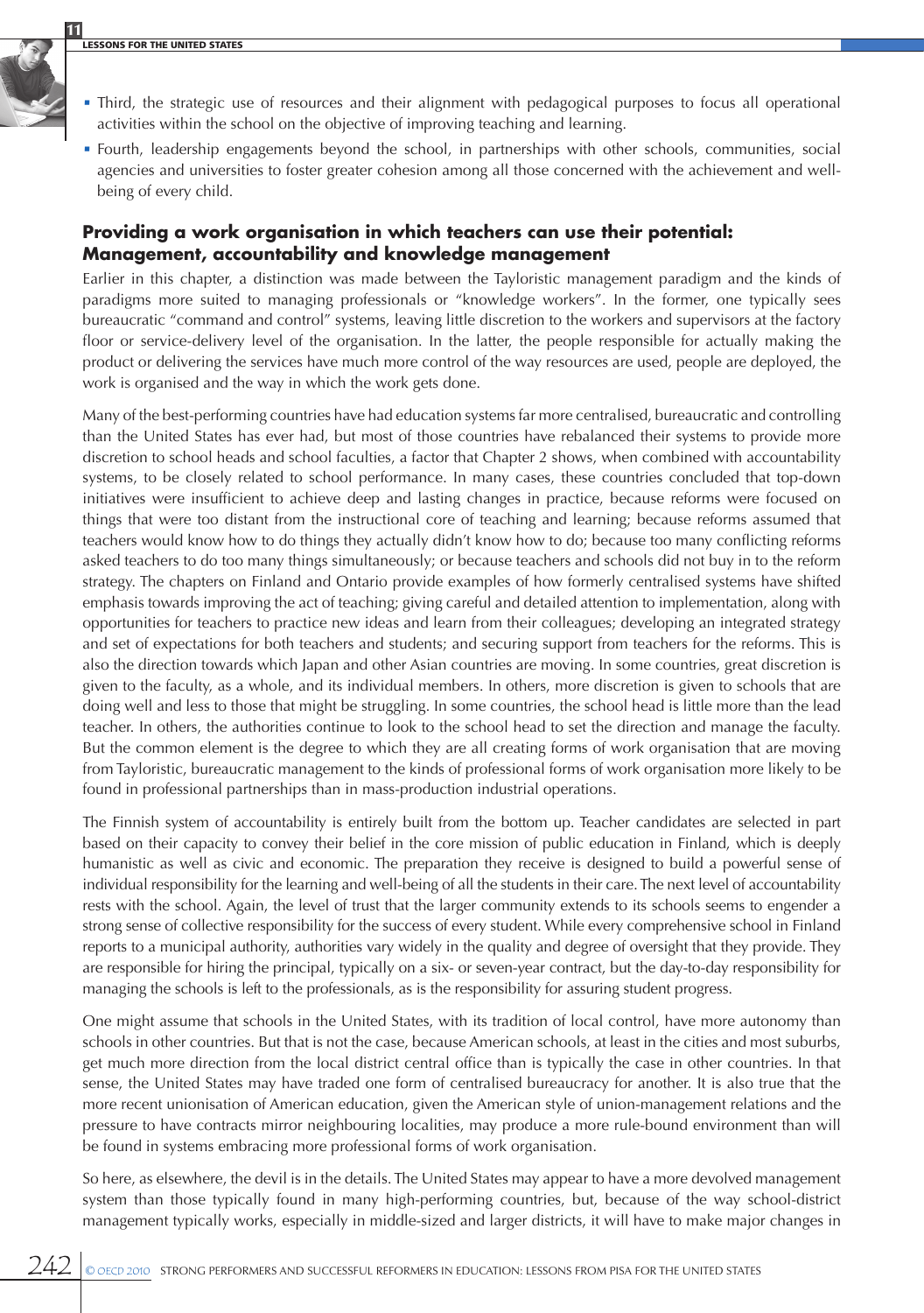

that system to match the flexibility of those used by the highest-performing countries. What is important here is that a truly professional staff has both the responsibility and the authority to design, manage, budget for and organise the school's programme in its entirety, within the framework provided by the goals, curricula, examinations and qualifications systems put in place by the state.

To some extent, the "charter" public school model in the United States, which has grown into wide use over the past 20 years, offers a model to address some of these issues and, in particular, for school heads and faculty to take on greater autonomy from the district over decisions around the school's instructional programme. However, these schools may have to accept greater accountability for improved student achievement outcomes. What is striking about the high-performing countries portrayed in this volume is that they provide not just some of their schools, but all of their schools, with the scope for school-based decision-making that is characteristic of charter schools in the United States. These schools are considered to be regular public schools and they are expected to implement the state curriculum, administer the state tests, produce the same public data on their performance, have the same budget resources, be accountable to the public and their own community, and take in all students just like any other schools are expected to do. In this sense, in many of these countries, all public schools are charter schools and all charter schools are public schools.

Many charter schools in the United States have significantly outperformed traditional public schools, especially among disadvantaged students, but the performance of many charter schools is similar to or worse than that of traditional public schools. The Obama administration has encouraged states to allow for such autonomous school models matched with stronger accountability for performance, and has provided additional funding targeted at high-performing public charter schools.

## **Institutionalising improved instructional practice**

The country reports made the point that, in many Asian countries, classes are much larger than in the United States and teachers typically use whole-group instruction through the entire class period. They also pointed out that, in these countries, one sees little lecturing by the teacher. Instead, the teacher gives real-world problems to the whole class and, having observed the students attempting to solve those problems, asks several to come to the blackboard to talk about their approaches to the problem, knowing that some of those students have made errors in the strategy they have selected for solving the problem. As described in the country reports for Japan and Shanghai-China, the teacher uses these differences in strategy to develop a class discussion that focuses on the underlying concepts involved in problem-solving, and thereby promotes a deep understanding of the topic under discussion among both the quickest and the slowest students in the class. Nothing could so vividly demonstrate the point that instructional practice matters.

In this way, Japanese teachers maximise their contact time with each student in the class. Students are not whiling away their time when the teacher is dealing with a small group in the classroom. Students who misunderstand some important point in mathematics will find that they can identify with a student who is at the blackboard and has made a similar mistake and can, in effect, get individual attention without monopolising the teacher's time. Asian teachers often complain about class sizes getting too small to find a useful range of student solutions to a problem in order to conduct a good class, instead of complaining that the class is too large to teach effectively, as in the United States.

The Finnish education system pursues very similar goals but with different strategies. It applies a learner-centred approach that places considerable emphasis on student self-assessment, in which students are expected to take an active role in designing their own learning activities and work collaboratively in teams on projects that cut across traditional subject or disciplinary areas. By the time students enrol in upper secondary school (grades 10-12), they are expected to be able to take sufficient charge of their own learning to be able to design their own individual programme where, without a grade structure, each student proceeds at his or her own pace within the modular design of the system.

Similarly, the inquiry-based curriculum component in Shanghai-China asks students, with support and guidance from teachers, to identify research topics based on their experiences, seeking to develop the capacity of students to learn to learn, think creatively and critically, participate in social life, and promote social welfare. In fact, one very significant change implemented in Shanghai-China through the slogan "return class time to students" was the increase in student activities in classes relative to teachers' lecturing. This has caused a fundamental change in the perception of a good class, which was once typified by good teaching, with well-designed presentations by the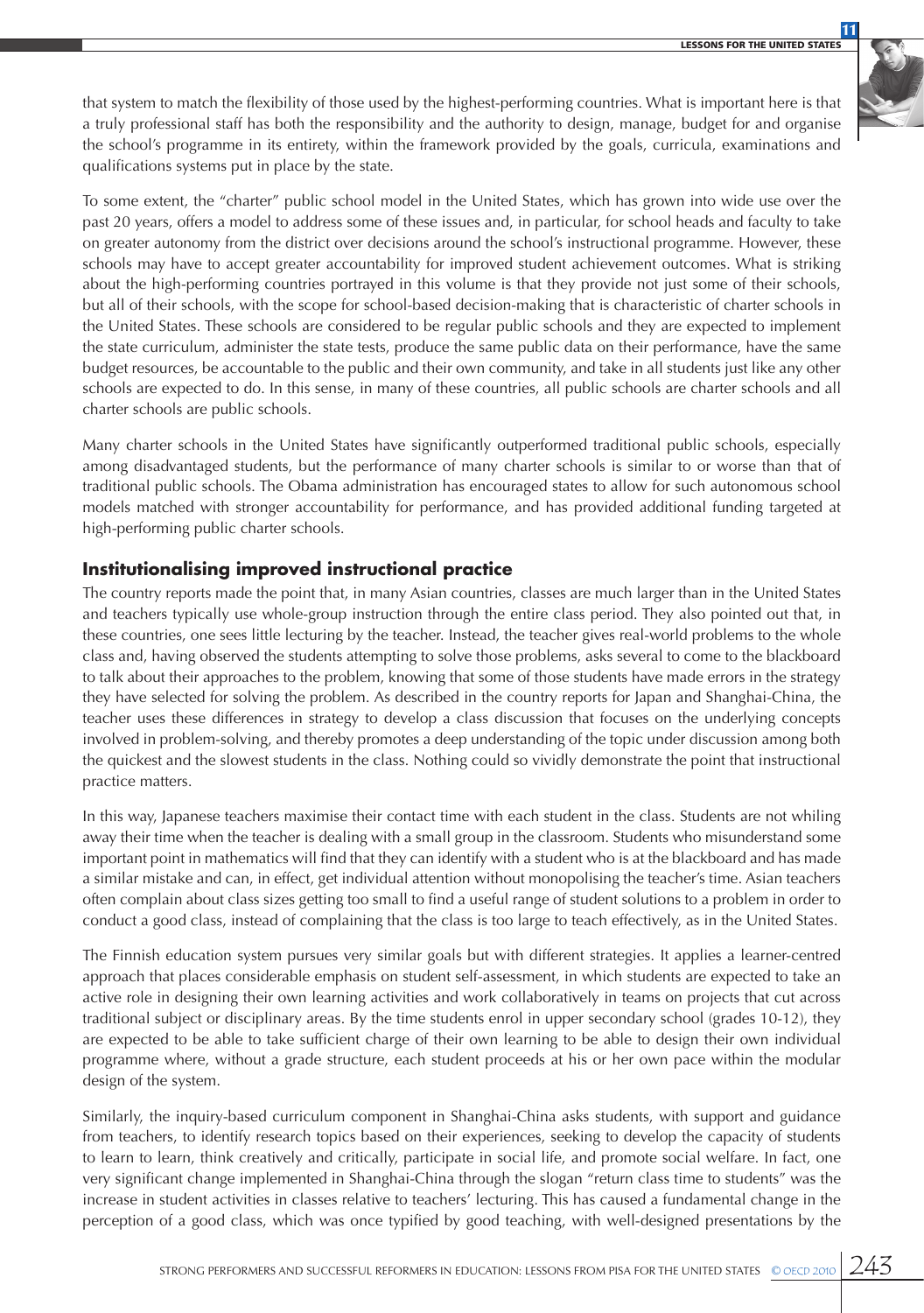teachers. Videos of model teaching used to concentrate on teachers' activities. Now, model classes are filmed with two cameras, one of which records student activities. Teachers' performances are now also evaluated by the time given to student participation and how well student activities are organised.

These are all matters of instructional practice. In the United States, educators often consider these to be entirely in the purview of the individual teacher in the sanctuary of his or her classroom. This volume shows that, in countries as different as Finland, Japan or Shanghai-China, the practice of individual teachers is open to inspection by the other teachers in the school, and the quality of teachers' practice is seen as a matter for all the teachers in the school to be concerned about.

Teachers work together to produce lessons that are superior in their power to engage students in the work and convey the knowledge and skills specified in the syllabus. Because teachers work together on this, no teacher's classroom is private. It is not uncommon in Asian classrooms for teachers to occupy the last rows in a classroom as they observe the practice of a teacher they particularly admire. As was noted above in another context, in this kind of setting, there is no mystery about which teachers are most capable. Those who are less capable are under considerable pressure from their colleagues to improve their practice, and they have plenty of opportunities to do so, simply by observing their most capable colleagues and participating in the critiques of their practice, especially on the new lessons they are creating.

Finland has incorporated a similar approach in its teacher-development programmes. Student teachers regularly participate in problem-solving groups, a common feature in Finnish schools. The problem-solving groups engage in a cycle of planning, action and reflection/evaluation that is reinforced throughout the teacher-education programme and is, in fact, a model for what teachers will plan for their own students, who are expected to use similar kinds of research and inquiry in their own studies. In a way, the entire Finnish system is intended to improve through continual reflection, evaluation and problem-solving, at the level of the classroom, school, municipality and nation.

Some may contend that teaching is not a true profession because the craft of teaching is an individual matter, and there are no shared standards of practice, a hallmark of true professions. But the countries profiled in this volume generally consider teaching a profession where teachers work together to frame what they believe good practice to be, conduct field-based research to confirm or disprove the approaches they develop, and then judge their colleagues by the degree to which they use practices proven effective in their classrooms. This amounts to the collective search for ever more effective practices of the sort seen in Canada, Finland, Japan, Shanghai-China and Singapore. In this way, standards of practice can emerge and the effectiveness of practice can be steadily improved over time. This may be how a profession of teaching emerges. As pointed out above, in the East Asian countries studied here, as well as in Canada and Finland's teacher-training schools, those teachers who exhibit the very best practice are released, full-time or part-time, from their regular classroom duties to mentor new teachers, provide demonstrations to teachers in their own schools and other schools, and lecture to education audiences in their province or even nationally. They conduct their own research and university researchers examine their practice. In this way, classroom teachers codify and continually advance the standards for acceptable teaching practice.

In most of the countries studied in this volume, the way teachers work may be compared with the way physicians think about the practice of medicine. Doctors would not think of developing their own drugs; nor would they think of themselves as professionals if they did not carefully study the most effective procedures yet developed to deal with the presenting symptoms. Indeed, their sense of themselves as professionals comes in large measure from their deep knowledge of a wide range of presenting symptoms, their capacity to successfully diagnose a patient with those symptoms, and their capacity to identify and execute the most effective procedures available for the treatment of the diagnosed problem. It is much the same with the teachers in the schools of the countries with the most effective education systems. It is their capacity to diagnose individual students to identify the difficulties they are having, their encyclopaedic repertoire of effective solutions to the problems in student learning they encounter, their capacity to execute a lesson with such panache and skill that the students find it enthralling and totally engaging, and their devotion to the improvement of their craft that makes them professionals.

One must remember that all of this is going on in countries in which the standards for what students are meant to know and be able to do are much clearer than is typically the case in the United States. While teachers often tend to think of themselves as professionals to the extent that they have the freedom to choose what they will teach, as well as how they teach it, in the highest-performing countries, teachers have a great deal of freedom with respect to how they teach, but less with respect to what students are expected to know and be able to do. In the United States,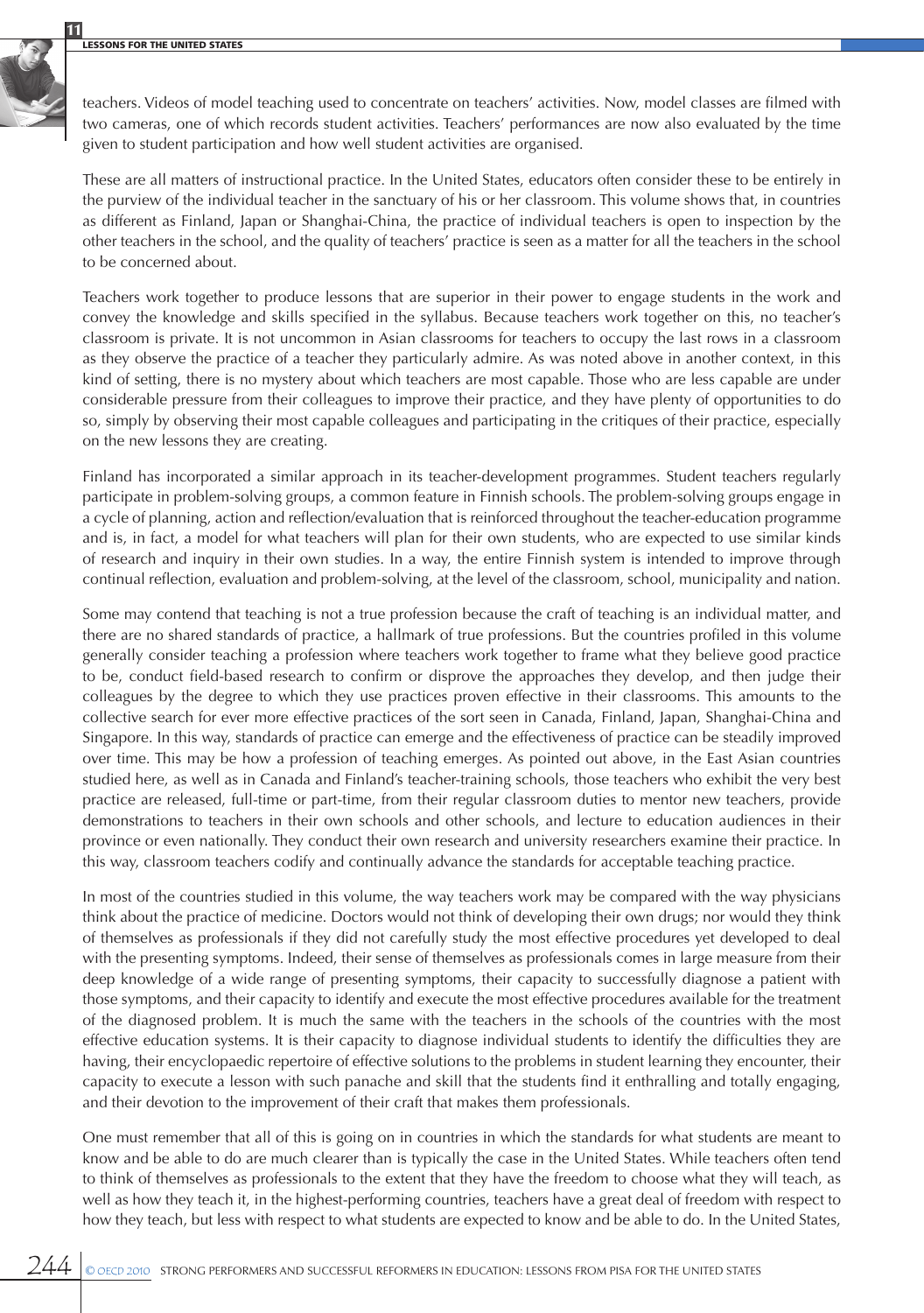

the initiative to establish common standards among the states will offer an opportunity to establish greater clarity about what teachers should teach, while continuing to allow them flexibility in how to design and deliver instruction in the classroom. But institutionalising high-quality instructional practice of the sort observed in high-performing systems, consistently and at scale, will remain a formidable challenge.

## **Aligning incentive structures and engaging stakeholders**

To understand why people do the things they do, ask yourself what sort of incentives they have to act that way. Examining whether the incentives that operate on students, parents, teachers and others in those countries are more likely to produce higher performance than the incentives that operate on those actors in other countries can provide important insights into why some countries rank higher on the education league tables than others.

In countries with high-stakes examination systems, that is, systems in which students cannot go on to the next stage of their life – be it work or further education – unless they show that they are qualified to do so, students know what they have to do to realise their dream and they put in the work that is needed to do it.

As pointed out above, in the United States, high school students may be led to believe that the outcome is the same whether they take easy courses and get Ds in them or take tough courses and get As. Either way, they might think, they can get into the local community college and get on with their lives. Contrast this with a student of the same age in Toyota City, Japan, who wants to work on the line at a Toyota plant. That student knows that she must get good grades in tough subjects and earn the recommendation of her principal, so she takes those tough courses and works hard in school. The same is true of the student in Germany who wants to work for Daimler Benz in their machine shop or the student in Singapore who wants to go to work in the factory automation shop a few blocks from his home. The reason examination systems matter is that they provide strong incentives for students to take tough courses and study hard. One of the most striking features of the American education system, in contrast with the education systems of the most successful countries, is its failure to provide strong incentives to the average student to work hard in school. If the reader does not, for whatever reason, like the idea of examination systems, then the lesson learned here should be that some other means, no less effective, should be found to motivate students to work as hard in school as students in other countries do.

Similarly, if teachers do not work as hard at their job as teachers in other countries do, they are not likely to get the same results. The question is what incentives are most likely to produce that result. In Tayloristic work environments, the answer is that management should measure output carefully and then provide rewards to those whose measured output exceeds expectations. In those environments, workers are competing with one another, and most workers, resenting the worker who outperforms them, create social norms in which the outstanding performer is an outcast in the group. But in professional work environments, such as professional partnerships, the success of the whole group depends on maximising the output of each worker, so workers tend to collaborate to increase output, workers support getting rid of workers who pull the performance of the group down, and they approve of paying more to those who, by their effort or skill, increase the rewards coming to the group as a whole.

The learning environment is also shaped by parents in important ways. Parents who are interested in their children's education are more likely to support their school's efforts and participate in school activities, thus adding to available resources. As discussed in Chapter 2, PISA shows that school principals' perceptions of parents' constant pressure to adopt high academic standards and to raise student achievement tends to be positively related to higher school performance in 19 OECD countries, although that relationship is not apparent in the United States. PISA also shows that the socio-economic background of students and schools and key features of the learning environment are closely interrelated, and that both link to performance in important ways. This may be because students from socioeconomically advantaged backgrounds bring with them a higher level of discipline and more positive perceptions of school values, or because parental expectations of good classroom discipline and strong teacher commitment are higher in schools with advantaged socio-economic intake. Conversely, disadvantaged schools may experience less parental pressure to reinforce effective disciplinary practices or ensure that absent or unmotivated teachers are replaced. In summary, students perform better in schools with a stronger school climate, partly because such schools tend to have more students from advantaged backgrounds who generally perform well, partly because the favourable socio-economic characteristics of students reinforce the favourable climate, and partly for reasons unrelated to socio-economic variables.10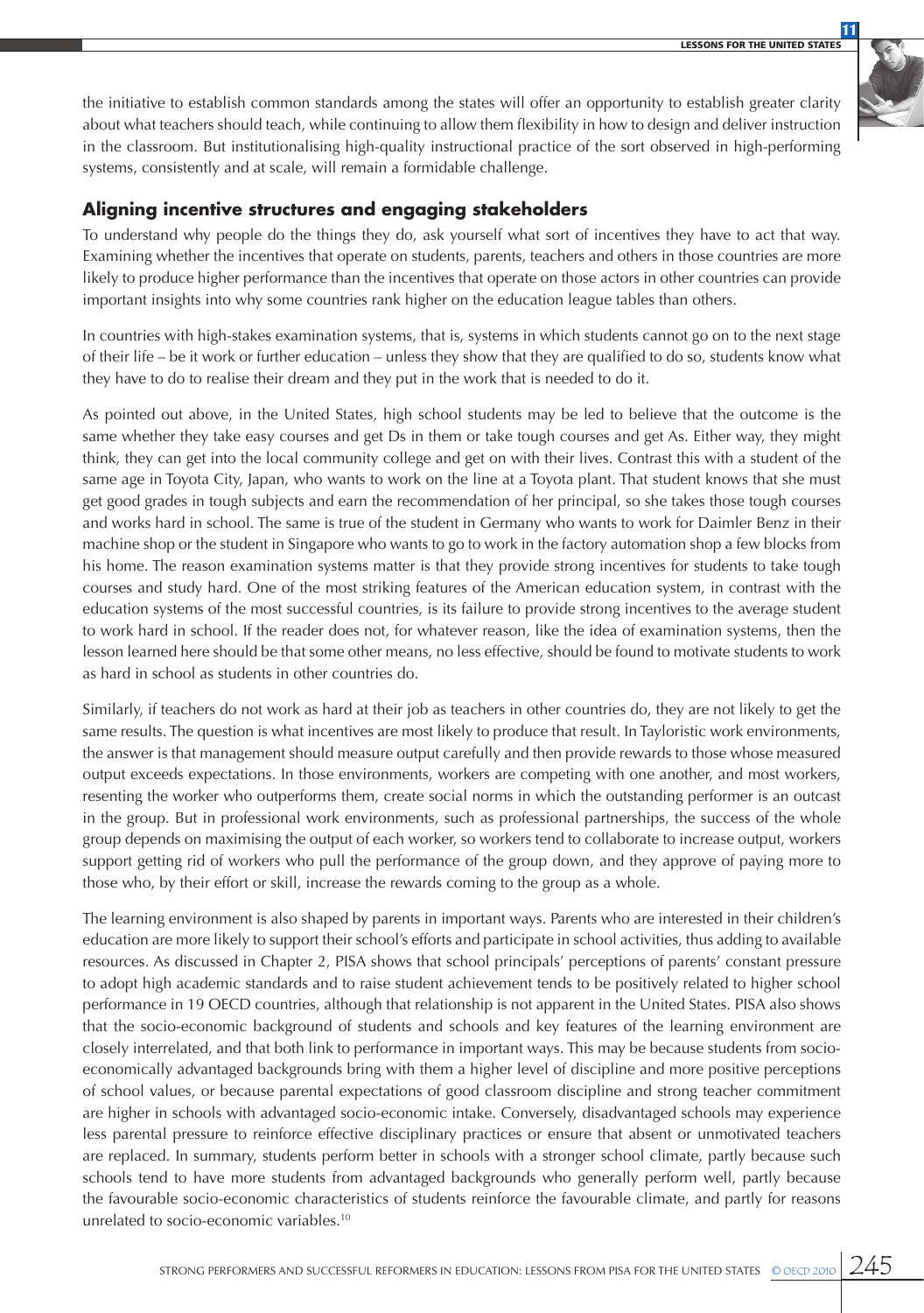There are significant differences in the way education systems involve parents in different countries. As pointed out above, in many countries in both Europe and Asia, certain teachers are designated as either homeroom teachers or classroom teachers. These teachers follow the student through a number of grades. They assume a certain holistic responsibility for the students in their class and form a close relationship not only with the student but with that student's parents. In both Asia and Europe, it is typical in such cases that a notebook is passed back and forth between the teacher and the parents, in which each party shares information about the student with the other party. These relationships lead to a kind of parent involvement in the education of their children that is rare in the United States, as well as to a spirit of collaboration between teacher and parents that is also unusual.

The idea of the "classroom teacher" has often been described as a cultural artefact that could not be imported into the United States at scale because there is no cultural history that would support it. But, in fact, it is a notion that has been adopted in countries with cultures as diverse as those in Asia and Europe. This particular policy has indeed been adopted by individual schools and some districts in a limited way in the United States, but not as a matter of state policy.

It is not just a way to involve parents but, perhaps even more important, it is a way to provide strong accountability to parents in a form that seems appropriate to teachers. Parents in systems that have adopted the idea of classroom teachers as universal policy tend to feel a strong bond with their children's classroom teachers. In a series of focus groups conducted in Denmark by the National Center on Education and the Economy, parents were asked what happens when their children gets a less competent classroom teacher and has to put up with that teacher for years. Was that not a problem? But parents said that the advantages of the system far outweighed any disadvantages that might come in the way suggested and reported that the classroom teacher system was one of the most important and most successful educational policies in their country.

There is another, rather subtle, advantage of this system. A teacher who teaches a given student for only one year typically feels that, while they will do the best they can with the students they get, there is little they can to do in one year to correct the problems they have inherited from the poor practice of teachers who had that student in the lower grades, and little they can do to protect the student from the less competent teachers who might come in the succeeding grades. But, in the classroom-teacher system, the teacher in the earlier grade is the teacher in question, and so is the teacher who comes later. In this system, there is no way for the classroom teacher to evade personal responsibility for what happens to the student. As a matter of professional pride, and as a result of being close to the student for years and developing a sense of personal responsibility for the student, it is natural for the teacher to reach out to the parents, co-ordinate the education of her students with those students' specialist teachers, and counsel and guide her students as they grow up.

# **Complementing accountability to agents outside schools with accountability professional colleagues and parents**

Every high-performing country studied in this volume appears to have an effective accountability system. The experience of Germany is an object lesson in that respect. Having believed itself to be among the world's best performers without any means to validate this, it was shocked into action when the data from PISA showed that it was not. But the form that accountability takes differs from country to country and that form of accountability appears to matter.

Some accountability systems publish data on the performance of students and schools to inform the public and the system managers about their performance. In systems that permit parents and students to choose among schools, this data can also influence those choices and thus to hold schools accountable with market forces based on performance data supplied by the schools among which they are choosing (for details, see Chapter 2). In some of the systems this volume has studied, these data are also used by school administrators to allocate resources of various kinds, often to provide additional resources to schools that are struggling.

Beyond that, accountability systems in the best-performing countries can be divided into those that employ administrative (or vertical) accountability and those that employ professional (or lateral) accountability systems.

Administrative accountability refers to systems in which student-achievement test data are used by administrators to reward good teachers, good schools and good districts and to punish teachers, schools and districts that consistently produce poor results. Among the features of administrative accountability are often test-based accountability systems that use data on student performance to make decisions about which teachers and school principals to hire, promote and retain, and for making decisions about the compensation of individual teachers.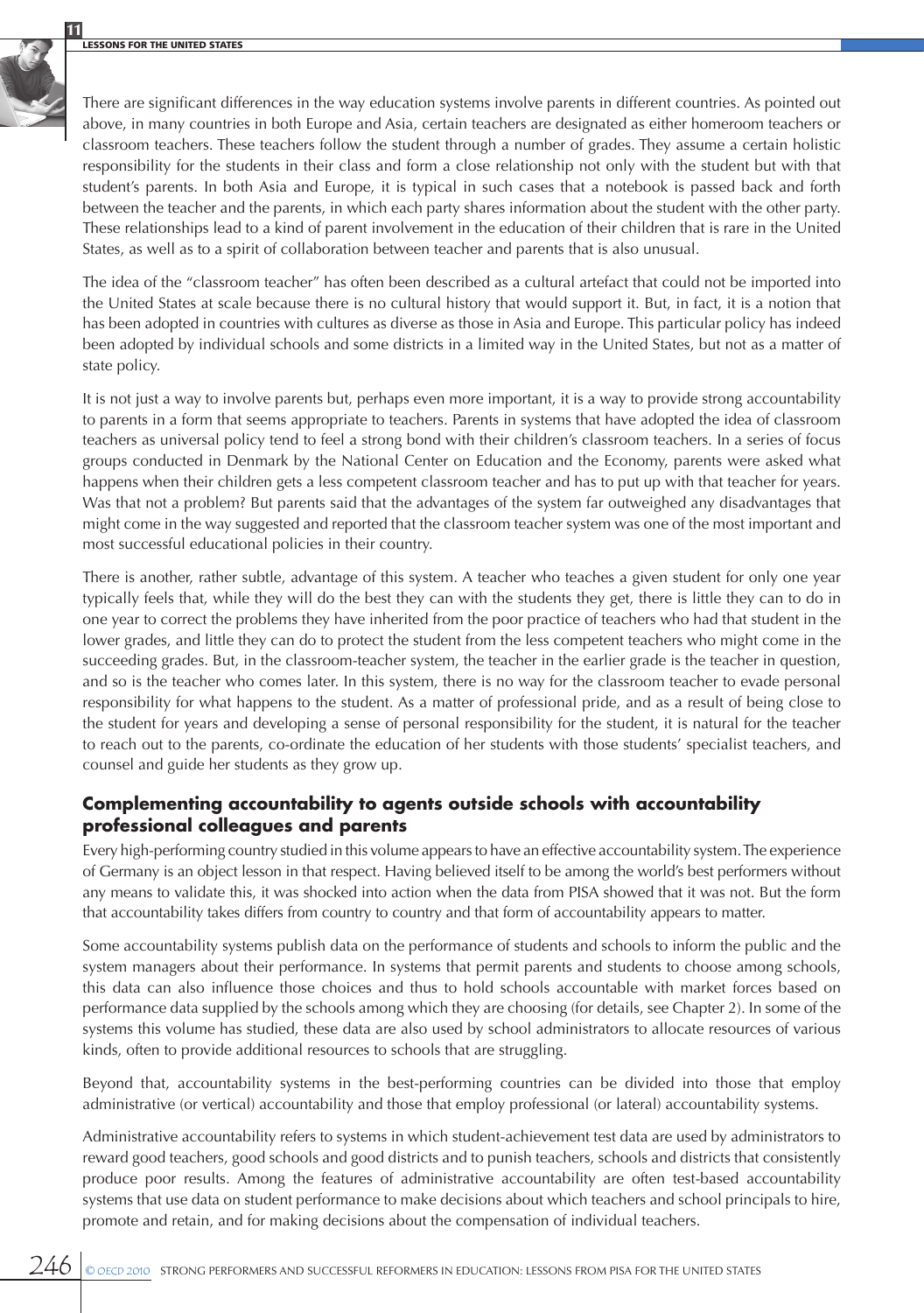

Professional accountability refers to systems in which teachers feel themselves accountable not so much to external agents as to their fellow teachers and school principals, as professionals in most fields feel themselves accountable for their performance to other professionals in the same field. In the case of education, professional accountability includes the kind of personal responsibility that teachers feel to the parents of their students in countries that have homeroom teachers or classroom teachers of the sort described in the country chapters.

Jurisdictions such as Ontario in Canada, Japan and Finland that place greater emphasis on the more professional forms of work organisation tend to pursue collegial forms of teacher and school-leader accountability, seeking to ensure that reform becomes a two-way street, rather than something imposed from above. This is because people who expect to be treated as professionals and think of themselves that way are more likely to respond to professional and familial modes of accountability, and to view negatively the use of administrative forms of accountability of the sort that they identify with Tayloristic work environments. The example of Ontario shows how, rather than relying on methods of informed prescription advocating particular uses, the emphasis was placed on creating partnerships with teachers and schools in the field to identify good practices, consolidating these and bringing them to scale. Rather than mandating reform, seed money was put into the field to encourage local experimentation and innovation, sending a strong signal that teacher-generated solutions to weaknesses in reading and mathematics performance were likely to be more successful than solutions imposed from above. The dramatic reduction in the number of lowperforming schools was not achieved by threatening to close them but by flooding them with technical assistance and support, on the premise that teachers are professionals who are trying to do the right thing, and that performance problems are much more likely to stem from a lack of knowledge than a lack of motivation. At the same time, the Ontario government made no attempt to dismantle or weaken the assessment regime put in place by the previous government, and consistently communicated the message to the field and the public that results matter, as defined by performance on provincial assessments.

Singapore provides an example where both administrative and professional accountability are combined in an approach centred around performance management, with a wide range of indicators and with involvement of a wide range of professionals in making judgements about the performance of adults in the system. Teachers, principals, ministry and other staff, as well as students, all have incentives to work hard. For maintaining the performance of teachers and principals, serious attention is paid to setting annual goals, garnering the needed support to meet them, and assessing whether they have been met. Data on student performance are included, but so, too, are a range of other measures, such as contributions to school and community, and judgements by a number of senior practitioners. Reward and recognition systems include honours and salary bonuses. Individual appraisals take place within the context of school-excellence plans.

Perhaps the greatest challenge to reform has to do with trust. Trust cannot be legislated. Some may argue that this lesson may be less relevant to others wanting to learn from Finland, especially if one views trust as a precondition for the kinds of deep institutional reforms embodied in the development of the comprehensive school. But in the case of the relationship between teachers and the larger society, one can argue that trust is at least as much a consequence of policy decisions as it is a pre-existing condition. Given the respect that teachers have historically enjoyed in Finland, there was a solid base on which to build reforms. But the combination alluded to in the country report for Finland – much more rigorous preparation, coupled with the devolution of much greater decision-making authority over things like curriculum and assessment – enabled teachers to exercise the kind of autonomy other professionals enjoy. This granting of trust from the government, coupled with their new-found status as university graduates from highly selective programmes, empowered teachers to practise their profession in ways that deepened the trust accorded them by parents and others in the community.

However, it is important that an emphasis on professional accountability at the frontline is not in conflict with the establishment of centralised standards and assessments; rather, these go hand-in-hand.

These are very important issues in the United States right now. Through the previous several administrations, both major political parties have strongly favoured administrative forms of accountability over professional or familial forms of accountability. This may be appropriate because, as noted above, it makes sense to introduce professional forms of accountability only if a nation can rely on appropriate capacity in schools. But if the United States aspires to world-class education performance, it will need to staff its schools with world-class classroom teachers and, when that happens, if the experience of the best-performing countries is any guide, it will need to shift the balance in accountability at some stage more towards professional accountability systems. For the reasons discussed above,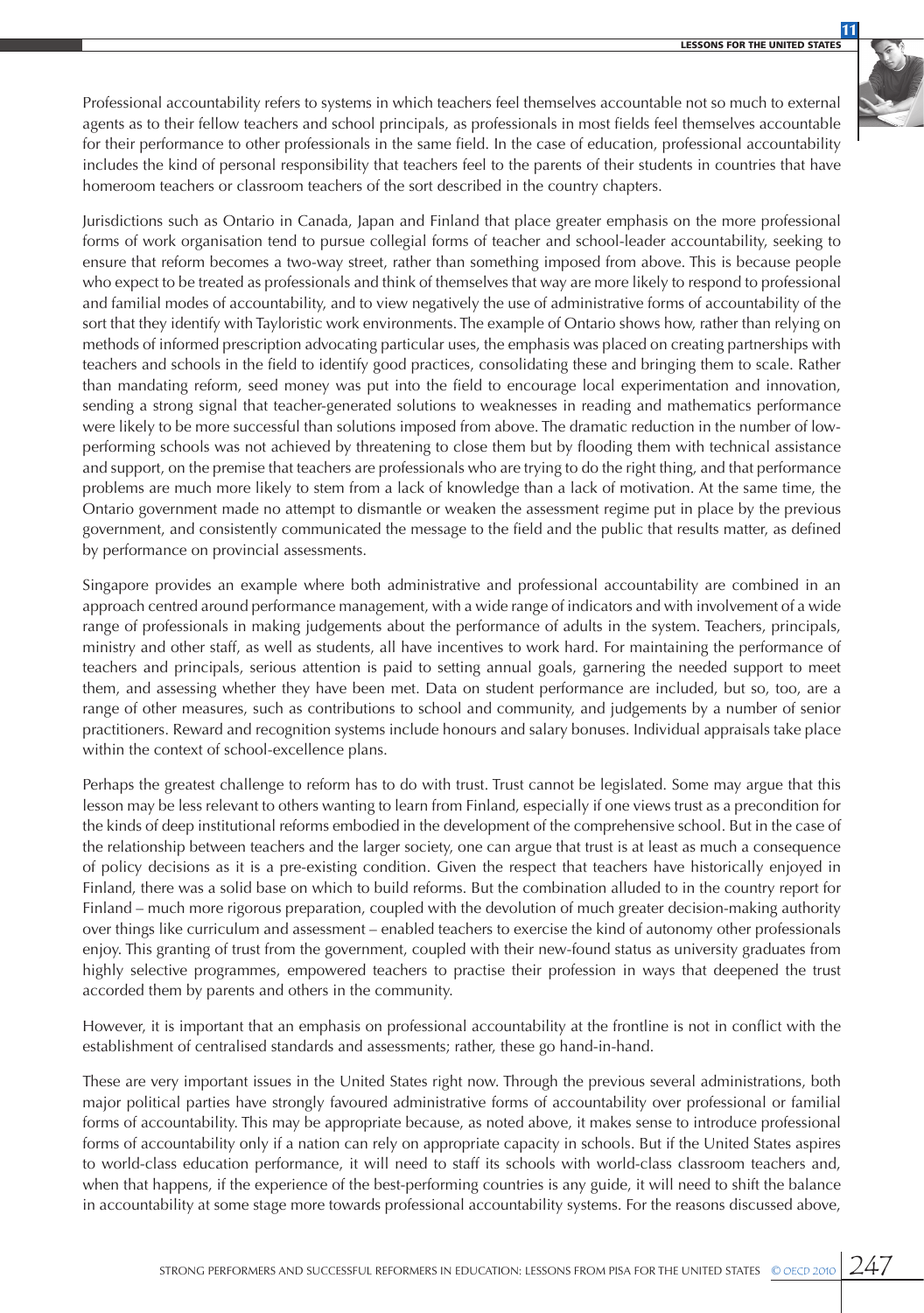

it may prove difficult to attract enough high performers into the teaching service otherwise, because teachers will expect to be treated the way other professionals are treated. The Obama Administration has made a start by encouraging states and districts to move in this direction by using evaluation and support systems to provide teachers with the information and feedback they need to take greater responsibility for the progress of their students, and to create a professional culture in schools focused on collaboration and peer learning.

### **Investing resources where they can make the most difference**

The most obvious point to be made about financing the American education system is its gross inequities, a point that has been the subject of more or less continuous litigation for many years. This issue is discussed in Chapter 2 and is dealt with at some length below. The relationship between the total amount spent, without respect to how it is distributed, and the results obtained for what is spent, may be the single most important factor for the United States.

The PISA data show no strong correlation between the overall amount of money spent on education and student achievement, whether what is spent is calculated on a per capita basis or as a proportion of GDP. Indeed, the United States is a prime example, inasmuch as the United States has long been one of the world's biggest spenders on elementary and secondary education with only average results compared with those in OECD countries.

If the United States is to move from the middle ranks in performance to the top ranks, either it will have to radically improve the efficiency with which its education funds are spent, or it will have to greatly increase the amount spent. But every level of government in the United States faces severe financial constraints, and that situation is likely to remain unchanged for many years to come. So money to finance a great expansion in education spending is not likely available. The challenge is thus to get much more for every dollar spent. The question is how that might be done. The country reports offer several possible approaches.

The first is to keep the general design of the American education system in place, but to make substantial changes in the allocation of funds within that system. The country report on Japan provides a telling example. As pointed out above, Japan puts a greater share of its resources into core instructional services by spending much less on extravagant school buildings, school services (cafeterias and janitorial services), glossy textbooks, elaborate local school-administrative services and expensive sports programmes (the United States spends 11.6% of its resources for schools on capital outlays, a figure that is higher only in the Netherlands, Norway, Luxembourg and Greece, while the OECD average is 7.6%<sup>11</sup>). Some of what is saved is used to increase teachers' pay substantially relative to American teachers' pay. The rest is returned to taxpayers (public and private spending on schools in Japan only amounts to 2.8% of GDP, as opposed to 3.6% on average across OECD countries and 4% in the United States). Some of these changes would entail major challenges to current American preferences. But that raises the point made above about values and, in particular, the value that Americans place on their children and their children's education vis-a-vis other priorities. The question is: if Americans knew that other countries have produced decidedly better results than the United States by making different spending choices, would they choose to make similar tradeoffs? The United States may benefit from lessons learned in other countries to galvanise around commonly accepted spending choices.

The second possible approach to getting much better results without spending more money to do it is to make basic changes in the way the whole system of education works in the United States. Here again, the country report on Japan provides a telling illustration. Until recently, the teacher/pupil ratio in the United States and Japan were almost identical. But the Japanese chose much larger class sizes than are seen in the United States, up to twice the size of United States classes. That enabled the Japanese to give teachers much more preparation time, lesson-development time, time to confer with other teachers about students facing particular difficulties, and time to tutor students who are behind in class. Same cost, very different approaches.

The example just given shows how both countries had similar ratios of students to teachers. Japanese teachers traded larger class size for more time to plan and work with small groups of students, while American teachers opted for smaller classes and less time to plan and work with small groups of students. As Chapter 2 has shown, other tradeoffs are possible. In the United States, teachers may often be recruited from the lower-performing segment of high school graduates in relatively low status teacher-education institutions, but a substantial share of the teachers who enter the system are gone after five years, and many higher priced specialists are needed to assist the average classroom teacher. In other countries, more is paid to classroom teachers, but that allows those countries to recruit more competitively and train candidates in higher-status teacher-preparation institutions. Those teachers stay in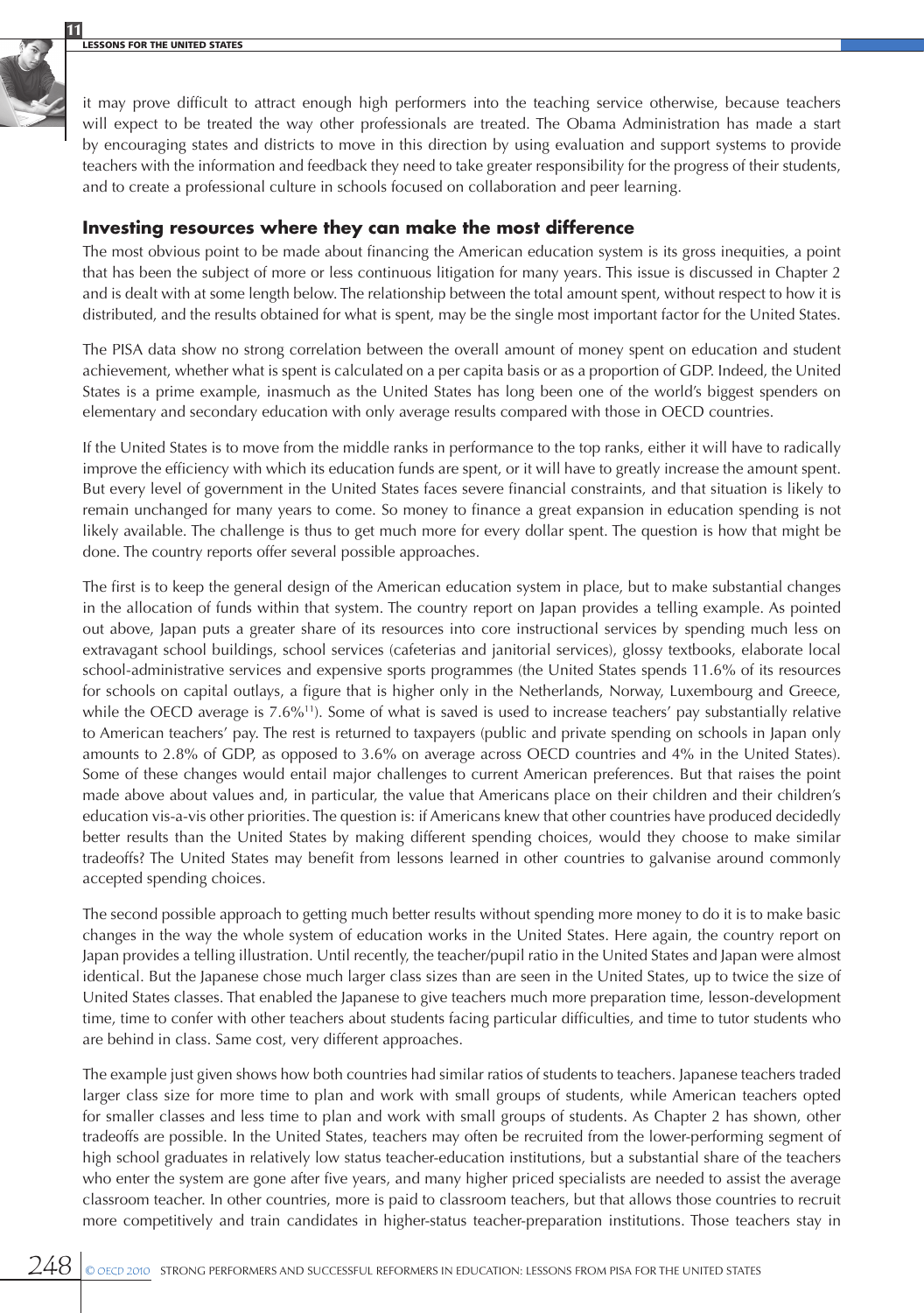teaching longer, need to be replaced less frequently and require much less specialised assistance in the classroom. That means that fewer teacher-education institutions are needed and more money can be spent on those that remain on a per-teacher-trained basis. The apparently low-cost solution (hiring lower-quality teachers and training them in lower-cost institutions) can turn thus into a higher-cost solution, when all costs are taken into account. Or consider the costs of operating a Tayloristic management system as opposed to one based on the principles involved in managing professionals. As was just noted, employing lower-cost teachers means that more specialists from central office are needed in schools and more managers are needed in the central office to manage and co-ordinate those specialists. In the top-performing countries, though teachers are paid more relative to classroom teachers, fewer administrators are needed and fewer specialists are required, making it possible to employ higher-quality teachers overall, while still enjoying lower net costs. These are what are called system effects, the result of thinking about the design of the system, as a whole, and the net costs of those systems, rather than thinking only about programmes and programme costs.

The third approach is to allocate resources where the challenges are greatest and those resources can have the largest impact. As shown in Chapter 2, the United States is one of only three OECD countries in which socio-economically disadvantaged schools have to cope with less favourable student-teacher ratios than advantaged schools, which implies that most disadvantaged students may end up with the least resources and the students who come to school with the greatest advantages get the most resources. This also implies considerably lower spending per student for students in disadvantaged schools than what the figures on average spending in Chapter 2 suggest. This problem is discussed below.

It is well established that one of the most important factors affecting a student's performance is the socio-economic background of the other students in the class. The implication is that one of the most important resources to be allocated to schools and classrooms is the students themselves. This volume has shown that Germany's failure to join the northern European nations in moving away from a tripartite secondary school organisation based on social class in the years leading up to and just following the Second World War has made it difficult for that country to provide the quality of education to its lower-income, and especially non-German-speaking, students that they need to have a decent chance to get a qualification and become productive members of German society.

However, this volume has also shown how Germany's dual system gets its intake from every segment of its secondary education system and, in doing so, provides opportunities for all but the lowest stream of German students to advance to the higher, if not the highest, rungs of German society.

The move in Germany to reduce the system from three to two divisions may have also contributed to the impressive improvement in student achievement in recent years. Along the same lines, Poland produced a substantial improvement in overall performance by converting a secondary school system that was organised according to the social class of its 15-year-olds to one in which comprehensive schools enrol all social classes.

And Japan's decision during the Meiji Restoration to break with the kind of school and social structure on which Germany's school structure is still based made it possible for Japan to create schools in which all Japanese children have a very good chance of achieving world-class outcomes, in schools that are heterogeneously organised all over the country. This decision by the Meiji government clearly contributed to that country's ability to produce high overall performance with high equity of results over the past century.

The American reader might wonder how any of this could be relevant in a country whose secondary schools have been organised as comprehensive schools for a long time, and whose elementary schools are open to all. However, there is a considerable amount of tracking and streaming occurring within schools in the United States, in ways that are much less amenable to system-wide policies and practices than is the case in systems where such tracking occurs by design. It tends to be done as a matter of practice and custom, rather than as a matter of formal policy. Students in elementary schools are typically separated into ability groups within the classroom, with each group getting instruction at different challenge levels and, at the high school level, students are often separated into groups that follow different curricula reflecting different levels of cognitive challenge, based on estimates of their ability. In addition, the United States is now virtually alone among the OECD countries in having a system in which its citizens can organise school taxing districts that set their own tax rates and in which, as pointed out before, it is the more advantaged students who tend to enjoy a higher proportion of better-qualified teachers and who tend to get the best of other resources as well.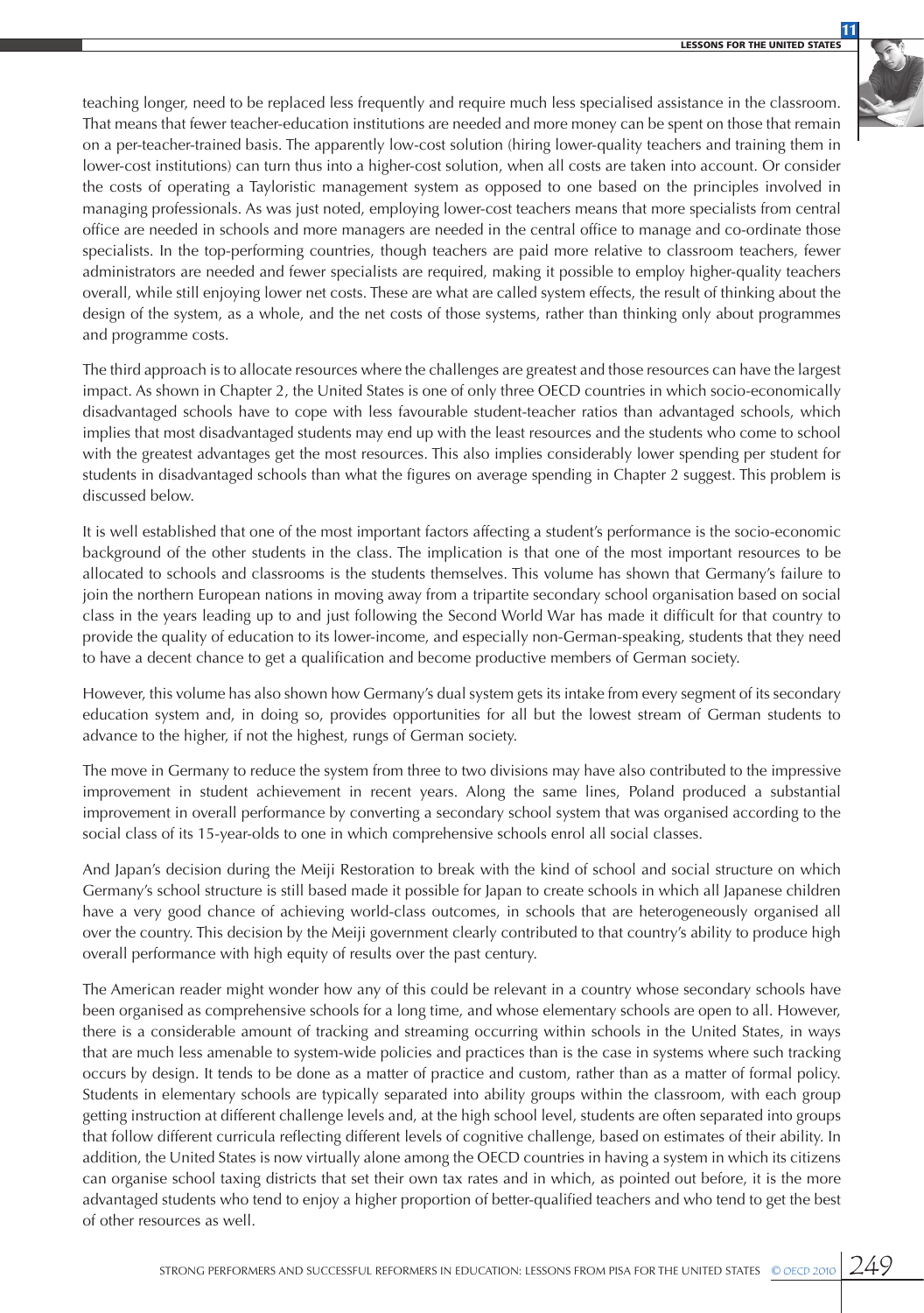

By contrast, all OECD countries except the United States, Israel and Turkey now devote equal if not more resources to schools facing greater socio-economic challenges.12 Singapore sends its best teachers to work with the students who are having the greatest difficulty reaching Singapore's high standards. Sweden calculates the Krona that it sends to each school on a formula intended to make sure that every school has what it takes to implement Sweden's demanding curriculum, with the result that isolated communities above the Arctic Circle get more for the education of their students per capita than students in Stockholm do. This is because there will be fewer students in rural high schools to take physics than in the city, so class sizes will be smaller, but students in both places are entitled to physics teachers because physics is a required course in the curriculum. Along the same lines, Swedish schools with a greater share of immigrants receive more resources than schools with fewer immigrants. In Japan, officials in the prefectural offices will transfer good teachers to schools with weak faculties to make sure that all students have equally capable faculties.

Similarly, the most impressive result of Shanghai-China's performance on PISA is not just its high average score, but the very low variability in school performance that is achieved despite considerable social and economic inequalities in the population of the province. This has not come about by chance but, as described in the country report, should be seen in the context of determined efforts to improve the school system by converting "weaker schools" to stronger schools. These efforts include:

- **•** systematically upgrading the infrastructure of all schools to similar levels;
- establishing a system of financial transfer payments to schools serving disadvantaged students and transferring high-performing teachers from advantaged to disadvantaged schools, either temporarily<sup>13</sup> or permanently;
- *•* pairing high-performing districts and schools with low-performing districts and schools, where the authorities in each exchange and discuss their educational development plans with each other and work together to deal with problems such as teachers' development, and where institutes for teachers' professional development affiliated with both authorities share their curricula, teaching materials and good practices;
- implementing arrangements under which the government commissions "strong" public schools to take over the administration of "weak" ones, by having the "strong" school appoint its experienced leader, such as the deputy principal, to be the principal of the "weak" school and sending a team of experienced teachers to lead in teaching, in the expectation that the ethos, management style and teaching methods of the high-performing school can be transferred to the poorer-performing school.

Contrast this with a system of school finance in the United States that allows wealthy people to form a school taxing district with other wealthy people who, collectively, are able to pay very low tax rates and produce very large tax revenues, enabling these wealthy people to hire the best teachers in the state for their children and to surround their children with other children from other wealthy families, thereby creating overwhelming educational advantages for their children. At the other end of the spectrum, poor families, who cannot afford the homes that are available in the communities that are home to wealthy people, end up paying very high tax rates but raising very little revenue. While the best-resourced school districts get buildings that are richly equipped with advanced science laboratories, sophisticated equipment, elaborate theatres, Olympic-sized swimming pools and advanced computer-based graphics labs, as well as teachers who majored in the subjects they teach at some of the most elite colleges in the country, the schools serving the poor must content themselves with old and worn school buildings and some of the least competent teachers in the state. In between are many gradations of educational opportunity, each calibrated to a different socio-economic segment of the population.

What Germany accomplished indirectly by having different secondary schools for students from different social classes, the United States achieved directly though its system of local control of school finance. The effect of that system is exactly the same as the effect of having different schools for different socio-economic segments of the population in other countries. There are schools for the rich, schools for the middle classes, schools for the working classes and schools for the poor. The difference is that in those few industrialised countries that still practice this sort of streaming, it is practiced only at the secondary level, while the United States continues to practice this sort of social class segregation at the elementary or primary school level, as well as the secondary level.

In the introduction to this volume, the point was made that, in the early stages of a country's economic development, the demand for highly educated people is limited and so are the resources for developing such people. One way to meet that need in those circumstances is to put what money there is into the children who are, by virtue of the education and income of their parents, the most advantaged students in the whole society. That is why segregating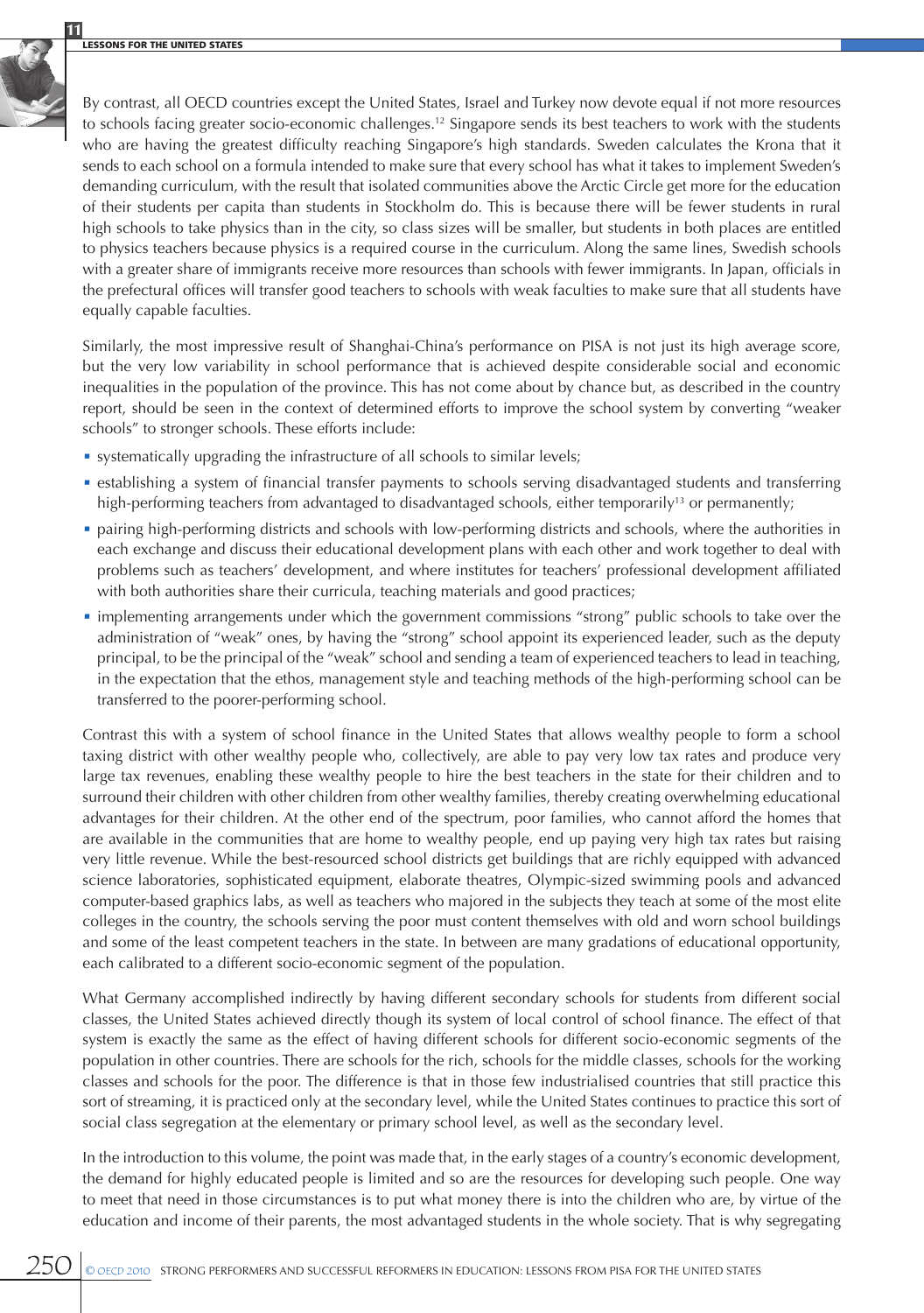

schools by social class was a very efficient strategy providing education when the United States was in the heyday of mass-production. But now, when far larger proportions of highly educated people are demanded in the world's high-wage economies, it is not only socially unjust but highly inefficient to organise an education system this way. Until the 1960s, most northern European countries organised their education systems in ways that were very similar to Germany's current tripartite system, but, for all the reasons just stated, they have since abandoned that approach.

Some years ago, when the immigration of low-literacy guest workers was rapidly increasing in Europe, the Netherlands chose to accommodate them in large housing blocks specially constructed for their use in the cities. The Flemish Community of Belgium, whose schools are run on policies very similar to those in the Netherlands, chose to give vouchers to guest workers to supplement the amount that they would otherwise have to spend on housing. They could use these vouchers wherever they wished. The result was that there were fewer Flemish schools composed entirely of the sons and daughters of guest workers. Years later, the Netherlands faced an enormous challenge to educate students from the public housing projects, whom they have not been able to successfully integrate into their education system and whose achievement remains very low. But in the Flemish Community of Belgium, the students from families indistinguishable from the immigrant families in the Netherlands are doing far better. Housing segregation led to school segregation in this case. In other cases reviewed in this volume, there was school segregation without housing segregation. In the United States, there is both housing segregation and school segregation caused by income disparities and by local control of school finance. The results are the same as can be seen in the other countries studied where one or the other of these two kinds of segregation are practiced.

It is noteworthy that Canada had a similar system of school financing to that in the United States, but it has been abandoning that system in recent years by shifting funding entirely or almost entirely to the province level. Provinces now provide block grants based on numbers of students; categorical grants used either to fund particular programmatic needs (*e.g.* special education) or to help districts meet specific challenges in providing basic services (*e.g.* more remote districts need more funds for transportation); and equalisation funding, which is used in the districts that retain some local funding to equalise the poorer districts.

For the United States, following the lead of its neighbour to the north and gradually changing the system of school finance and organisation to abandon local financing of education would be, of course, a very complex matter involving tax, education and housing policy, housing values, race relations, local control vs. state control and much more. No one should, and few would, underestimate the difficulties involved. But is hard to see how the United States can succeed in matching the performance of the world's highest-performing countries unless it levels the playing field for its students in the way that almost all of its competitors have already done.

Very recently, the United States announced the formation of an "Equity and Excellence Commission" that will examine and make recommendations around addressing the inequities in the United States system of school finance and K-12 education. The above lessons from other countries may be informative in addressing these issues.

Any serious effort to redress the inequities in school finance in the United States would, of course, have to take into account the effects on children of the growing inequalities in income in the United States. There is perhaps no better example for how this can be addressed than Finland's full-service schools described earlier. These provide a daily hot meal for every student, as well as health and dental services, which also offer guidance and psychological counselling, and access to a broader array of mental health and other services for students and families in need. None of these services is means-tested. Their availability to all reflects a deep societal commitment to the wellbeing of all children. But because spending choices are made differently, at the end of the day, Finland spends considerably less on its schools than does the United States.

# **Balancing local responsibility with a capable centre with authority and legitimacy to act**

Many countries have pursued a shift in public and governmental concern away from mere control over the resources and content of education towards a focus on outcomes. This becomes apparent when changes in the distribution of decision-making responsibilities in education are reviewed across successive PISA assessments. Coupled with this have been efforts to devolve responsibility to the frontline, encouraging responsiveness to local needs. As noted before, PISA shows a clear relationship between the relative autonomy of schools and schooling outcomes across systems – when autonomy is coupled with accountability.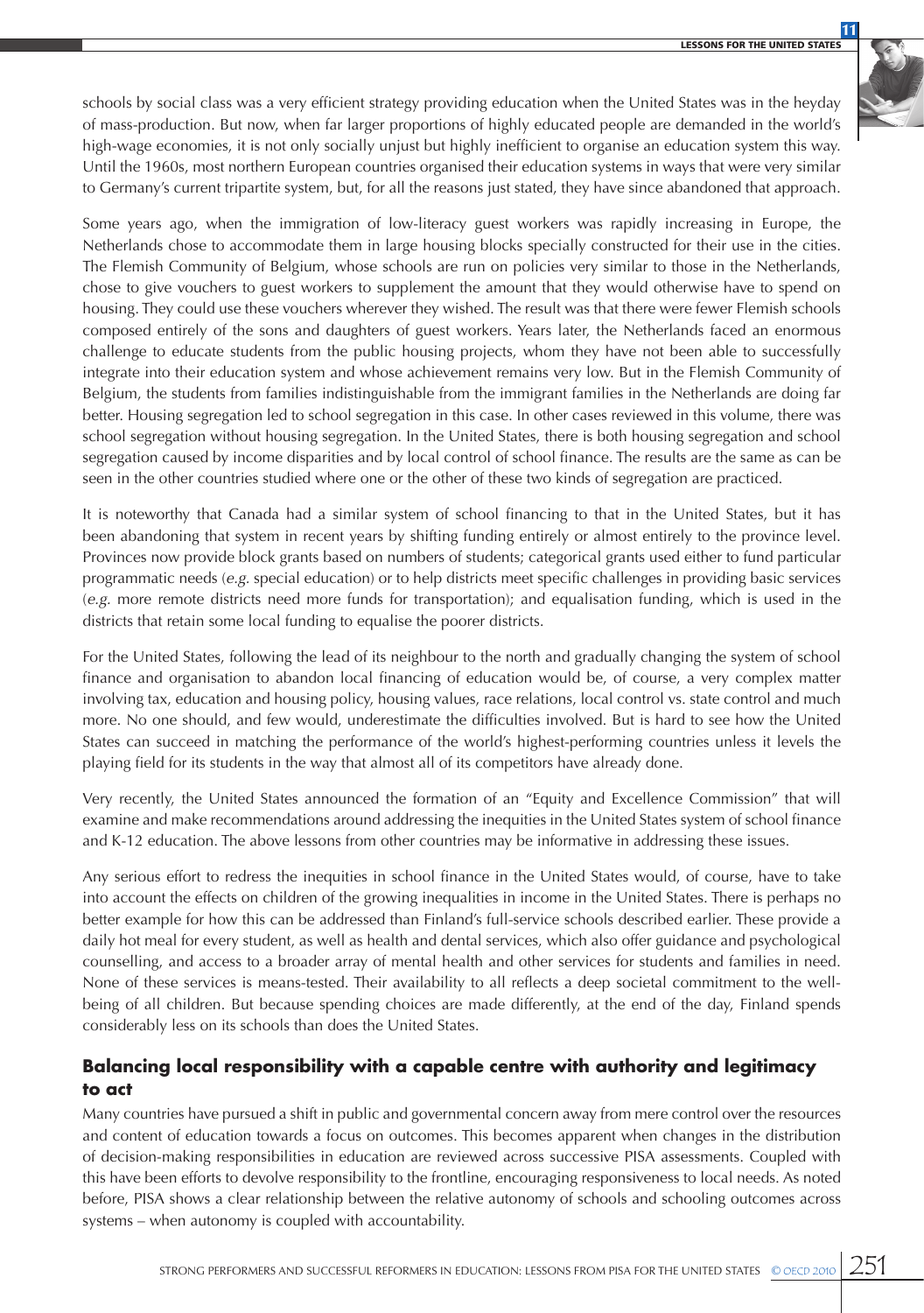

The data presented in Chapter 2 shows that, once the state has set clear expectations for students, school autonomy in defining the details of the curriculum and assessments relates positively to the system's overall performance. For example, school systems that provide schools with greater discretion in making decisions regarding student assessment, the courses offered, the course content and the textbooks used, tend to be school systems that perform at higher levels on PISA. Data from PISA also show that in school systems where schools do not post achievement data publicly, a student who attends a school with greater autonomy in resource management than the average OECD school tends to perform worse than a student attending a school with an average level of autonomy. In contrast, in school systems where schools do post achievement data publicly, a student who attends a school with above-average autonomy scores higher in reading than a student attending a school with an average level of autonomy.

Of course, the United States is a decentralised education system too, but while many systems have decentralised decisions concerning the delivery of educational services while keeping tight control over the definition of outcomes, the design of curricula, standards and testing, the United States is different in that it has decentralised both inputs and control over outcomes. That has only just begun to change with the recent introduction and progressive adoption of common core educational standards by states. Moreover, as discussed in the above section on work organisation, management and accountability, while the United States has devolved responsibilities to local authorities or districts with decentralised union-management agreements, their schools often have less discretion in decision-making than is the case in many OECD countries. In this sense, the question for the United States is how to build the capacity for all schools to exercise responsible autonomy, as happens in most of the systems discussed in this volume. All in all, the United States has allocated authority for governing education more diffusely than any other nation studied in this volume.

Contrast this with the case of Ontario. Here the role of the ministry is to set clear expectations and targets, provide funding, create a working collective-bargaining agreement that supports improved teaching and learning, provide external expertise, and provide support for struggling schools. The role of the district is to align its personnel and hiring policies with the overall strategy, and support the schools as they go through continuous processes of learning. Much of the real action happens in the schools, where teachers work in communities to think about practical problems and learn from one another. While the mission and pressure comes from the top, there is clear recognition that it is at the school level where change has to be implemented, and that the role of other actors in the system is to support the learning and change occurring in schools. An important, yet often underestimated, barrier to achieving system coherence is often the lack of a shared understanding among stakeholders about how key government leaders see the problems of the system and what lies behind the policies and programmes they have designed in response. The tireless efforts of the Ontario government to build a sense of shared understanding and common purpose among stakeholder groups provides an example of how this can be achieved.

Singapore's "thinking schools – learning nation" reform pursued similar goals, organising schools with greater autonomy into geographic clusters that were given more autonomy, with successful principals appointed as cluster Superintendents, to mentor others and promote innovation. Along with greater autonomy came new forms of accountability. The old inspection system was abolished and replaced with a school-excellence model, under which each school sets its own goals and annually assesses its progress towards them against nine functional areas: five "enablers" and four results areas in academic performance.14 As described in the country report, greater autonomy for schools also led to a laser-like focus on identifying and developing highly effective school leaders who can lead school transformation, backed up by an external review every six years.

Importantly, all of the high-performing systems studied in this volume have some level of authority in their system of education governance at which the buck stops, some agency or group of agencies that can be said to be responsible for the effectiveness and efficiency of the whole education system. This is typically the national or state ministry of education. As preceding chapters show, these agencies are held responsible by everyone concerned for the effectiveness and efficiency of education in their state or nation. They tend to attract capable people. Employment in these agencies is widely thought to be a worthy goal for leading educators in these countries. Their wishes are taken seriously, even if not mandated by law, because of the respect in which their staff is held. Because they are held accountable for the quality and efficiency of education in their country, they assume responsibility for longrange planning for their education systems. They commission research to assist them in making those decisions. They make deliberate use of that research in their decision-making.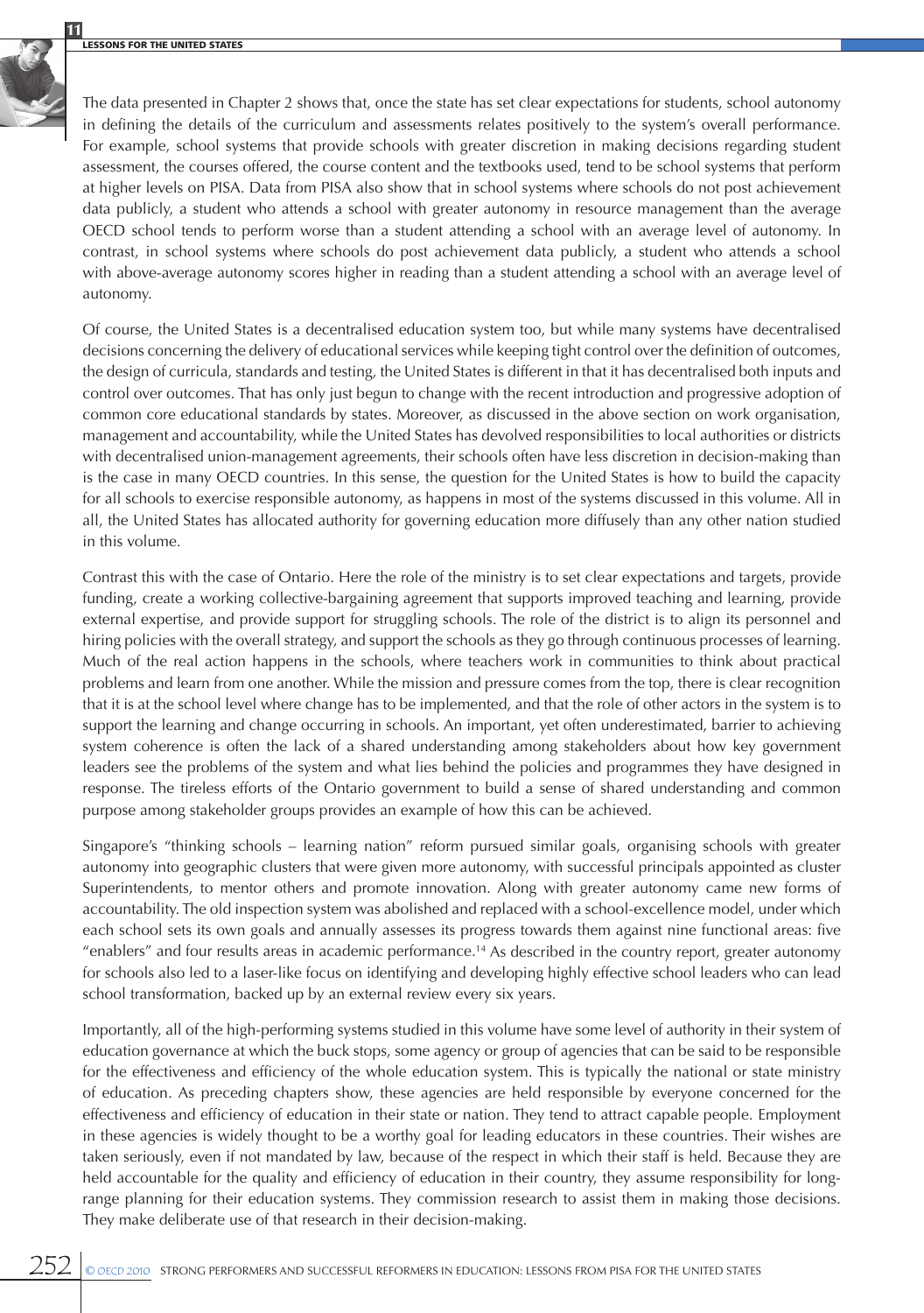

All of this has consequences. The various parts of the education systems in these countries appear to have been designed to work harmoniously with each other. These systems can make effective plans and can mobilise the capacity to make sure those plans are carried out. They have the capacity to do the necessary analyses, deliver effective support to the field, monitor the degree to which their plans are being implemented, judge the results and change course if needed. If a country or a state or group of states in a federal system lacks this capacity, it may not be able to make comprehensive, coherent plans; and if it has the capacity to plan, it may not matter very much what its policies are if the nation or state lacks the staff needed to carry them out well.

All this may sound obvious, but it is important to note that no unit of government at any level of the American education system seems to have the authority of a ministry of education in most of the countries portrayed here – not at the national level, not at the state level and not at the local level. Furthermore, the National Center for Education and the Economy has found that the average state department of education has less than half the staff it had 15 years ago,<sup>15</sup> when they all had many fewer responsibilities than they do now. Indeed, in recent years, the federal government has turned to state departments of education to produce very detailed, complex plans for improving education in their state, monitoring student progress, administering complex accountability programmes, developing curricula, and creating new state-wide assessment programmes, even as their staffs were cut by state legislatures running short of tax receipts. The experience of the best-performing countries suggests that high performance relies on the willingness to invest in the capacity to do the planning and management necessary to produce high performance at scale.

The experience of countries with federal oversight for education provides useful insights on how states can collaborate to establish national policies in areas where coherence is important. Canada's Council of Ministers of Education provides a forum through which provincial Ministers of Education meet frequently for co-ordination purposes. While the formal powers of this body are limited, as it can make decisions only by consensus, it fulfils an important information-sharing function and enables good ideas and practices to spread across provincial lines. The power of ideas and the possibilities of diffusion have generated good practice and encouraged jurisdictions to learn from and blend in with each other. In the case of Germany, the federal government is prohibited by the constitution from doing much more than supporting research; but the states, operating through a council of state ministers, have created a strong set of national standards and a reporting system to match.

## **The importance of workplace training to facilitate school-to-work transitions**

Thus far, this volume has focused on school education. This section, however, turns to a closely allied arena of public policy that is often forgotten but which emerges from the research done for this study as highly important to countries that see their education system as a powerful tool for producing a globally competitive workforce. There seems broad agreement all over the world that education should be about much more than preparation for work. But there is also agreement that preparation for work is a very important goal of education. The evidence strongly suggests that effective preparation for work entails success in academic courses, the acquisition of strong generic work skills – everything from showing up on time and putting in a good day's work to being an effective team member and working to meet deadlines – and technical competence in the job-specific skills needed to do the entry-level work in careers that pay well. Countries vary widely in the degree to which they provide each of these bundles of skills and knowledge. In countries that do well on all three, youth unemployment tends to be lower, it takes less time for young people to get and keep good jobs, and economic competitiveness is higher, so there are strong reasons for a country to pay attention not just to the development of young people's academic skills and knowledge but to make sure it has a strong school-to-work transition system.

Germany and Japan present two different examples of countries with strong systems of that sort. Germany's dual system, in which the two-thirds of students who enrol in the vocational tracks alternate between a few days in school and a few days at the workplace, is famous for its success in enabling young people from widely varying social backgrounds to integrate the learning of academic skills with the mastery of job-specific skills, so that students understand the theory behind the practice as they practice their generic work skills. For many, perhaps most, employers, the generic work skills – motivation, persistence, effort, discipline and interpersonal skills – are essential. And for many students, this practice-based, highly applied learning system is a far more effective way to learn than sitting in school studying material with no obvious application to anything they know or care about. In addition, OECD research suggests that workplace training facilitates recruitment of employees because potential employers and employees get the chance to get to know each other and apprentices make productive contributions such that employers benefit directly from the training.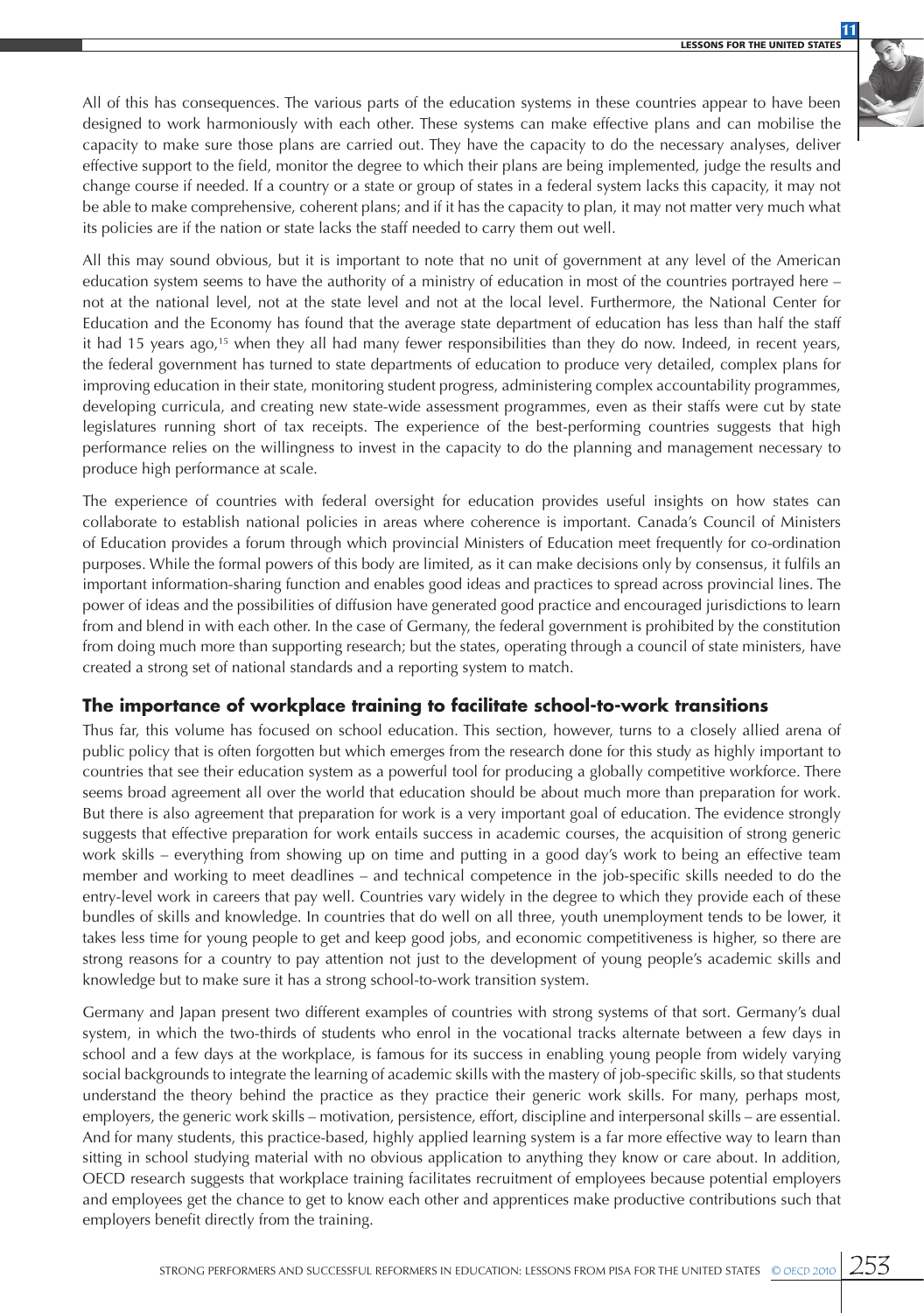

The Japanese system is very different. There, as discussed in the chapter on Japan, students do not work until they leave school and enter the full-time workforce. But most firms in Japan invest heavily in the further formal and informal education of their young workers. Indeed, a good deal of the new employee's initial time in the workplace is devoted to a continuation of the educational process begun in school, and there is a heavy dose of mentorship for new employees. Though the system is very different from that in Germany, the results are surprisingly similar.

At first glance, neither of these systems is readily transferable to the United States, because both appear to depend on industrial systems that are very different from those that prevail in the United States, and for other reasons, including what appears to be a cultural disposition on the part of employers, including prestigious, high-paying employers, to invest heavily in the education and training of young people. But the point was made in the chapter on the German system that German employers do not do offer apprenticeships out of the goodness of their hearts, but because it makes good business sense to do so.

There is no reason, in principle, why the United States could not extend its apprenticeship programmes by providing incentives to American employers to offer apprenticeships to more young people. As in Germany, those incentives could involve relaxing minimum-wage standards, and could also include providing certain tax breaks, including payroll-tax breaks. A combination of appropriate incentives and regulations could establish relationships among community colleges and other postsecondary institutions, regional technical schools and employers that could bring to the United States many of the benefits of the German dual system help extend workplace training more generally, including in the form of internships and shorter work placements as an alternative to full apprenticeships requiring multi-year apprenticeship contracts.

The point here is not to make a particular policy proposal but rather to point out that a careful study of the incentive structures that underlie some of the most effective school-to-work systems in the world could be adapted to the American context in ways that could produce major gains for American education, American business and American youth.

# **Ensuring coherence of policies and practices, aligning policies across all aspects of the system, establishing coherence of policies over sustained periods of time and securing consistency of implementation**

As described throughout this volume, the most successful education systems are setting goals for the curriculum and for student achievement that emphasise the attainment of complex, higher-order thinking skills and the ability to apply those skills to problems they have never seen before, rather than the mastery of the kinds of basic skills they formerly settled for as a minimum standard. They are shifting the structure of their systems from ones that track students from different social backgrounds into different schools and programmes, intended to supply the economy with workers suited for elite jobs, middle-class jobs, working-class jobs and lower-class jobs towards systems designed increasingly to provide almost all workers with the skills needed for jobs previously thought to be held only by elite workers. Many countries on this trajectory are working to improve the quality of the pool from which they recruit their teachers, and they are finding that, in order to recruit and retain these young people, they need to abandon bureaucratic and administrative control for systems in which accountability to other professionals and to parents produces a constant pressure for improved performance. They find that they have to finance their education systems so that all students have access to the educational resources they need to meet high standards.

These are not independently conceived and executed changes. They are, and were, pieces of a whole. In highperforming education systems, policies and practices tend to be aligned across all aspects of the system, they tend to be coherent over sustained periods of time, and they tend to be consistently implemented without excessive administrative control. That is not to say that the process of reform is smooth. The preceding chapters show that the path is often confusing, fraught with political controversy and sometimes clouded. Quite apart from the inevitable political economy issues, moving away from administrative and bureaucratic control towards professional norms of control can be counterproductive if a nation does not yet have teachers and schools with the capacity to implement these policies and practices. Pushing authority down to lower levels can be as problematic if there is not agreement on what the students need to know and should be able to do, and if the standards are not high enough. Recruiting high-quality teachers is not of much use if those who are recruited are so frustrated by what they perceive to be an inadequate system of initial teacher education that they will not participate in it and turn to another profession. Or if they become school teachers, but are so turned off by the bureaucratic forms of work organisation they find there that they leave teaching for some other occupation.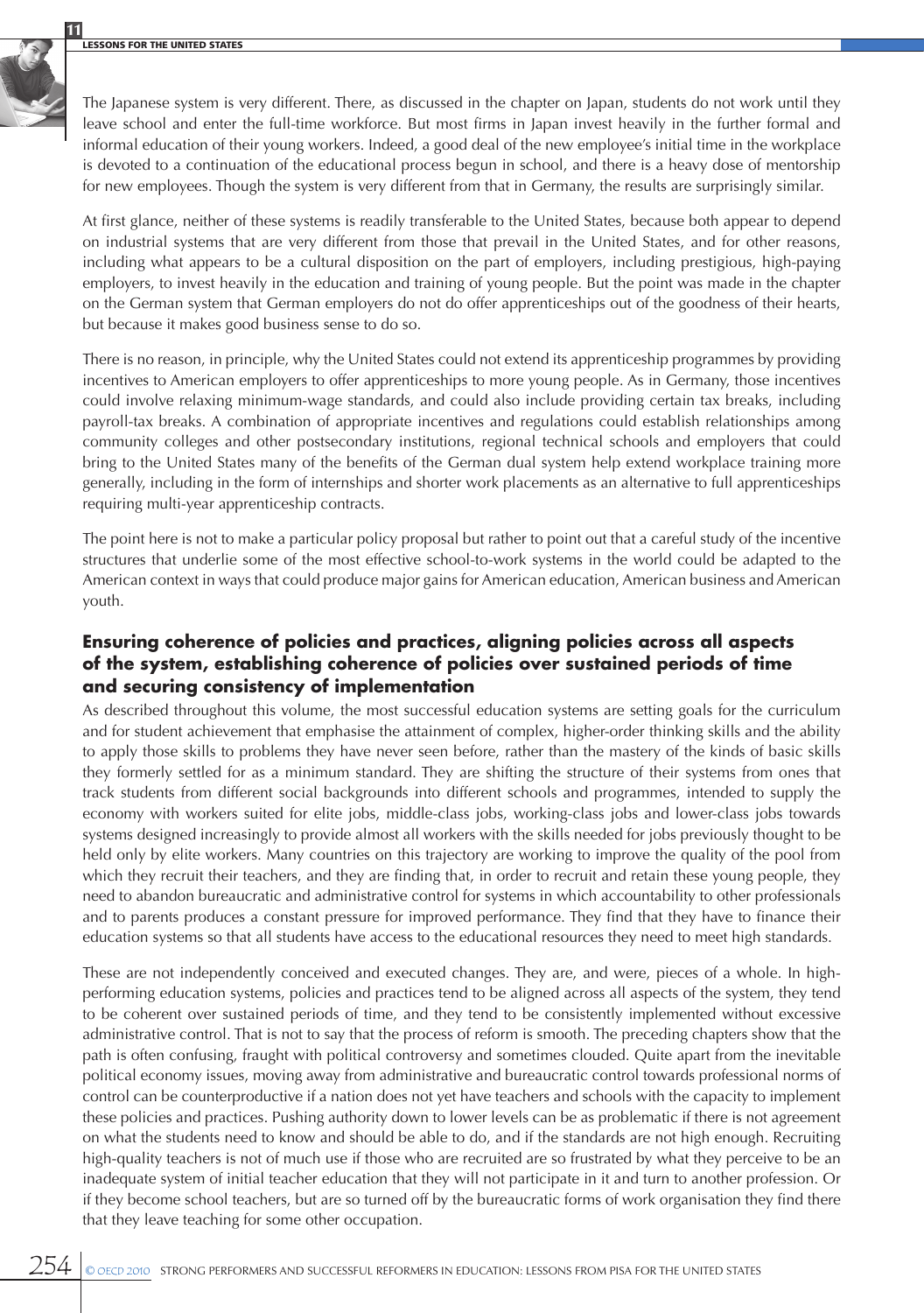

Thus a county's success in making these transitions depends greatly on the degree to which it is successful in creating and executing plans that, at any given time, produce the maximum coherence in the system. No country does this perfectly, though Finland, Japan, Ontario in Canada, Singapore, Hong Kong-China and Shanghai-China seem to have had success in this respect over the years. Singapore demonstrates perhaps the most consistent alignment between policies and their implementation, in which the Ministry of Education, the National Institute for Education and schools share responsibility and accountability. No policy is announced without a plan for building the capacity to implement it. One of the most striking things about visiting Singapore is that the visitor hears the same clear focus on the same bold outcomes, careful attention to implementation and evaluation, and orientation towards the future wherever he or she goes – whether in the ministries of manpower, national development, community development, or in the universities, technical institutes, or schools. "Milestone" courses bring together top officials from all the ministries to create a shared understanding of national goals. And a focus on effective implementation runs throughout the government. "Dream, Design and Deliver" is an apt characterisation of Singapore's approach to public administration. Because of the value placed on human resource development and the understanding of its critical relationship to economic development, Singapore's government provides a very clear vision of what is needed in education. This means that the Ministry of Education can then design the policies and implement the practices that will meet this vision. Whenever a policy is developed or changed, there is enormous attention to the details of implementation – from the Ministry of Education, to the National Institute of Education, cluster superintendents, principals and teachers. The result is a remarkable uniformity of implementation and relatively little variation across schools.

While different mechanisms would be needed in the much larger and more multi-layered and decentralised system of the United States, finding ways to make all the parts work together is essential for producing the best results. The lesson for the United States is that, no matter where a country or state is on the development spectrum, coherence – the degree to which the parts and pieces fit well together and reinforce each other – is an important feature of system effectiveness. This is particularly important for the United States precisely because its education system is inherently less coherent than that of almost every other industrialised country. This is because, as noted above, there is no government body, at either the state or national level, that has responsibility for co-ordinating the different parts of the system. It is not because the United States has a federal system in which the states have some authority, especially in education. That is just as true in Canada, whose results are decidedly superior. In Canada, however, the provincial offices of education also have the legitimacy and capacity to do the job that needs to be done at the centre to bring all the parts and pieces together.

The United States risks lagging behind the most advanced education systems unless it can find a way to ensure that: the tests it uses are evaluating what students should be taught; the instructional materials that are available match the content that teachers are supposed to be teaching; schools of education are preparing teachers to teach what the state expects students to learn; there is a pool of potential teachers who are up to the task; the standards for admission to the institutions that prepare teachers are high enough to attract the kinds of people who will be needed; the programmes of those institutions are designed to attract young people who could choose to be doctors and architects and engineers; the incentives that influence young people include those to take tough courses and work hard in school; the credentials that young people learn in school match the needs and expectations of employers and colleges; and so on. This is a partial list, but the point should be clear: the parts and pieces have to fit together, and there will be a lot of them in a successful plan.

The United States has a variety of initiatives under way to address many of these challenges in areas including assessment quality, instructional materials and supports, recruitment of high-calibre teaching candidates, alignment of teacher preparation with classroom needs, and the alignment of standards for student learning with the expectations of employers and colleges. As these initiatives continue and develop, the United States needs to pay close attention to the coherence of these initiatives and to support effective implementation at the state and local levels.

# **Ensuring an outwards orientation of the system to keep the system evolving, and to recognise challenges and potential future threats to current success**

Looking at five of the world's highest performers examined in this volume – Finland, Canada, Japan, Shanghai-China, Singapore – the reader will see five of the world's most determined international benchmarkers. In his interview for this volume, Premier McGuinty in Ontario made a point of saying that his own views about the right strategy for Ontario to pursue were shaped by the visits he made to other countries with high education performance to see how they did it. Finland was benchmarking the performance and practices of the world's best performers in the run-up to its dramatic emergence as one of the world's top performers. Japan launched its long-running career as one of the world's leading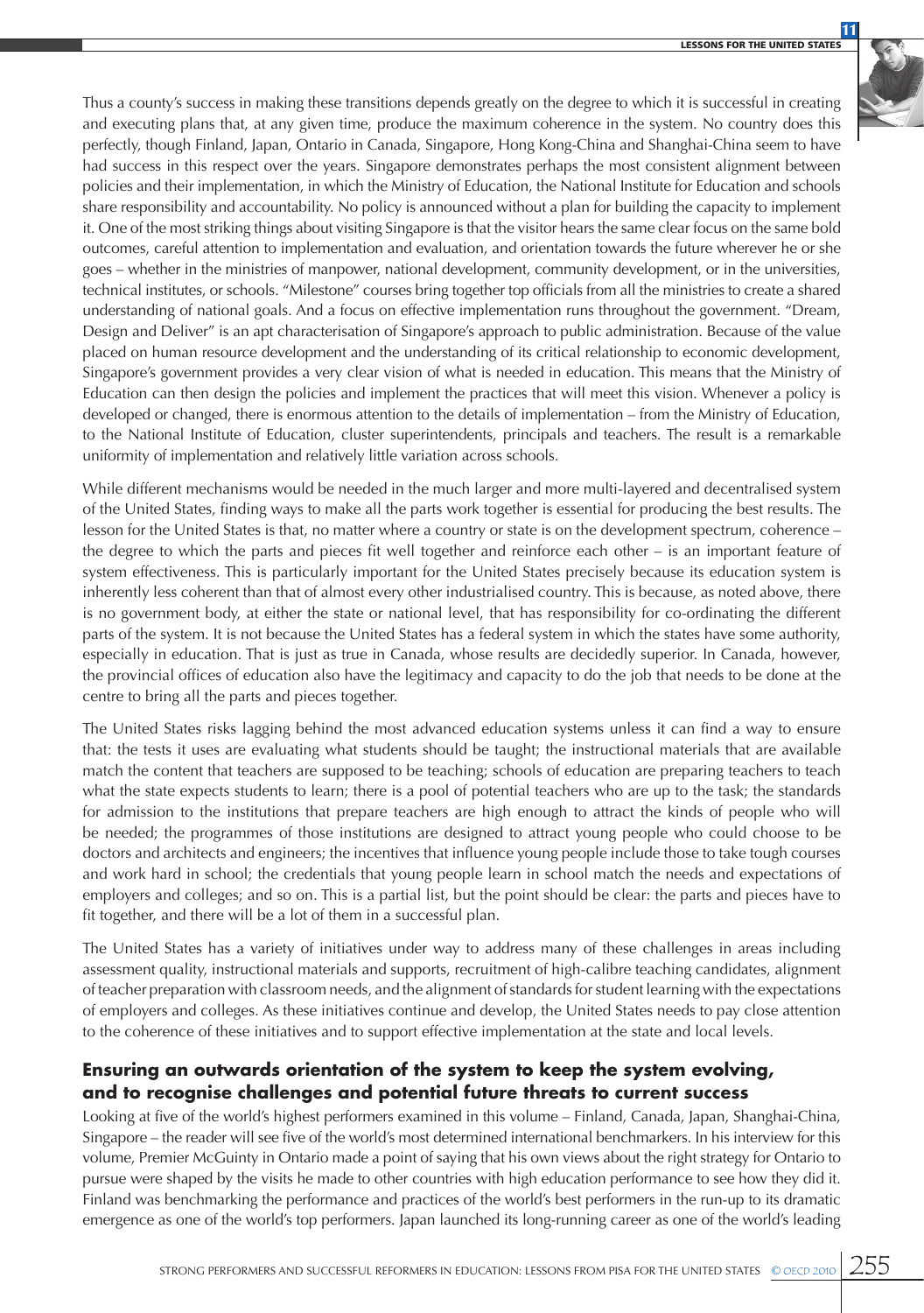

performers when the government that it installed during the Meiji Restoration visited the capitals of the industrialising West and decided that it would bring back to Japan the best the rest of the world had to offer in education policy and practice. It has been doing so ever since. When Deng Xiaoping took the helm in China and launched its rise on the world's industrial stage, he directed China's education institutions to form partnerships with the best educational institutions in the world and to bring back to China the best of their policies and practices. In the latter half of the 20th century, Singapore did exactly what Japan had done a century earlier, but with even greater focus and discipline. Singapore's Economic Development Board, the nerve centre of the Singaporean government, is staffed with many engineers who view the government and administration of Singapore as a set of design challenges. Whether Singapore is interested in designing a better sewer system, retirement system or school system, it sends key people in the relevant sector to visit those countries that are the world's best performers in those areas with instructions to find out how they do it, and to put together a design for Singapore that is superior to anything that they have seen anywhere. Whenever Singapore seeks to create a new institution, it routinely benchmarks its planning to the best in the world. If Singapore is not in a position to create a world-class institution in a particular field, it will try to import the expertise. All Singapore educational institutions – from the National University of Singapore ("A global university centred in Asia") to individual schools – are being encouraged to create global connections in order to develop "future-ready Singaporeans". They have never stopped learning from other countries as systematically as possible. A strong and consistent effort both to do disciplined international benchmarking and to incorporate the results of that benchmarking into policy and practice is a common characteristic of the highest-performing countries.

#### America's assets

The United States brings many assets to the table to catch up with the world's most advanced education systems. The challenge is to leverage these assets in the same ways that today's high performers have leveraged their economic and cultural assets to create superior educational outcomes. Germany has made the most of its heritage of Romantic Idealist philosophy and effective apprenticeship. Finland has made the most of its age-old veneration of teachers and its capacity to engage its people in its great efforts of survival in perilous times. Canada has turned what might have been a weakness in its federal system into a national asset. Japan has made the most of its meritocratic values. These countries, while similar on many of the general principles involved in making first-rate national education systems, have recognised that there are tradeoffs among the goals they all share, and they have chosen different priorities among those goals and employed different strategies to realise them. Each country has faced different obstacles in implementing its designs and has developed different ways to surmount those obstacles.

One of the American assets is the amount of money American citizens are willing to invest in public education – more per student than any other country save one. This means that there is a lot of room to get better performance by reprogramming what is currently being spent.

The second great asset of the United States is its history of reform, in education and in general. While many Americans may worry that their politics are gridlocked and little in education is really changing, the history of the United States tells a story of endless fundamental change. The whole system of public education in its current form was established in the first two decades of the 20th century in one great wave of reform. The schools of the United States were racially desegregated in a comparable period of time. Common standards were instituted with national agreement to create matching assessments. These are massive changes. In each one of these cases, what was instituted was widely considered practically impossible before it actually happened. The impact that Race to the Top has already had in its first year on shaping the discourse on education in the United States, on state legislation and on the behaviour of key stakeholders shows what can be achieved if the direction is clear and the incentive structures are working.

The third great asset of the United States education system is its status as an engine of innovation. Examples of fresh, exciting and practical education ideas can always be found somewhere in the United States. As was noted earlier, that is why the United States is a mandatory destination for people from all over the world interested in new and useful ideas in education. American education is nothing if not inventive, and that is a great asset in age in which the future depends on doing things differently.

The United States is also the locus of the largest concentration of education researchers and analysts in the world, even if that remains true only in absolute and no longer in relative terms. This is a great scientific asset that can be enlisted in a disciplined search for better ways of doing things. Consider the possibilities if the Singaporean zest for international benchmarking research was married to the technical capacities of the American educational research establishment.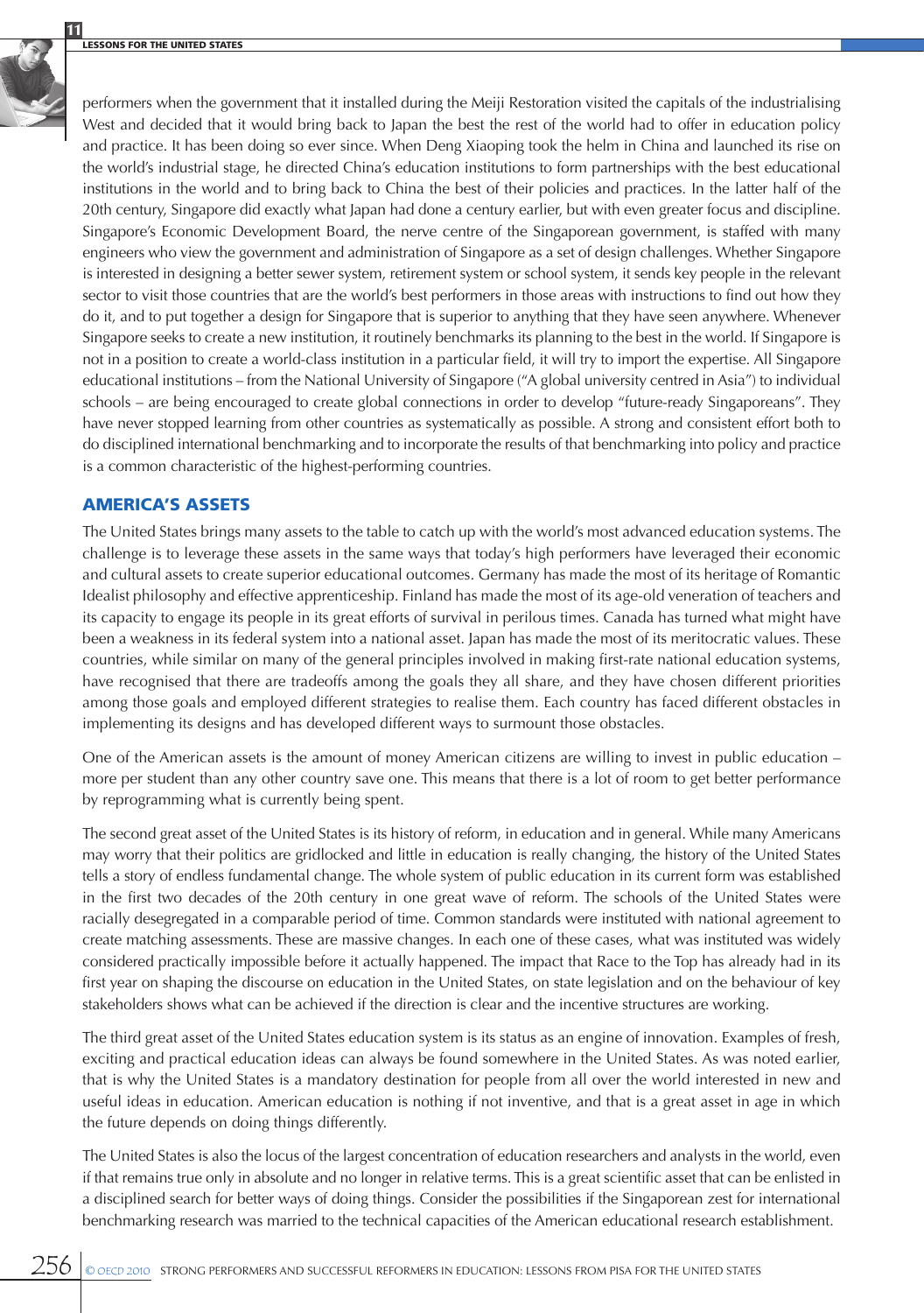

It is time to return to the analytical framework with which this volume began. It started with the observation that, as countries move from low-income, low-valued-added economic systems in which countries compete on price to high-income, high-value-added economic systems in which they compete on quality and innovation, they tend to move from one end of this dimension line to another as their economies change and they accumulate the resources needed to enable them to take the next step in the development of their education system.

One can see how this process is working in Brazil, as it tries to overcome a history of ignoring the educational needs of its native population, and in Poland, as it moves towards a more inclusive stance in its education policy. The linkage between education and economic development has been particular close in Singapore, driven from the top of government. As Singapore evolved from an economy based on port and warehousing activities, through a lowwage, labour-intensive manufacturing economy, then to a more capital- and skill-intensive industry and finally to its current focus on knowledge-intensive industrial clusters, the education system ramped up the quality of its work force to make Singapore globally competitive. None of these countries has moved all the way towards the right hand side of the economic development spectrum, but they are well on the way.

The lesson for the United States might be that different states, even some regions within states, or regions across several states, might be at different points on the economic development spectrum. Some states might be in a situation not far from that of Brazil, where the priorities are setting up effective systems for tracking student and school performance, establishing standards for student achievement, making sure that teachers meet minimum qualification standards, producing more equity in school finance, developing a cadre of experienced professionals who can help out struggling schools, and so on. These states are likely to find, just like Brazil and other nations at a similar stage of their development have found, that the most effective management systems are those in which there is a lot of detailed direction from the top, administrative accountability works best, and the curriculum needs to be specified in some detail.

Other states might be at a very different point on the development curve. They might have the management, financial resources and institutional infrastructure needed to match the performance and adopt the systems developed by the world's most educationally advanced countries. Where their education systems do not yet match the best-performing systems, they might directly adapt the methods used by Finland, Canada and the East Asian countries. They will be in a position to recruit a substantial proportion of their teachers from among the best university students in the country and offer them a lot of discretion in the way they do their jobs. They will be looking for ways to build the capacity of their systems and support their teachers. Their accountability systems will tend to the professional model, not the administrative model. Rather than regulating and directing what goes on in the school, they will focus on devising incentives and support systems that will align the interests of the school faculty with the public interest.

Most states will be somewhere in between, and the challenge will be to develop policies that encourage states to move forwards on this trajectory. There is no one best system. But as this volume demonstrates, there are clear pathways from any starting point on the trajectory to wider participation, raising the quality of educational outcomes, improving equity in the distribution of educational opportunities and producing greater value for money.

The international achievement gap is imposing on the United States economy an invisible yet recurring economic loss that is greater than the output shortfall in what has been called the worst economic crisis since the Great Depression. As noted in Chapter 2, the gains from improved learning outcomes, put in terms of current GDP, exceed today's value of the short-run business-cycle management by far. This is not to say that efforts should not be directed at ways to mitigate the effects of the economic recession, but it is to say that long-term issues cannot be neglected.

The world is indifferent to tradition and past reputations, unforgiving of frailty and ignorant of custom or practice. Success will go to those individuals and countries that are swift to adapt, slow to complain and open to change and continuous learning from the best in the world. The task of governments will be to ensure that countries rise to this challenge.

The OECD will continue to help countries support these efforts through facilitating peer-learning and collaboration among countries. Competitiveness in education is not a zero-sum game, in which one nation's gain is necessarily another country's loss. Instead, enhancing educational achievement – at home and abroad – is a win-win for the world.